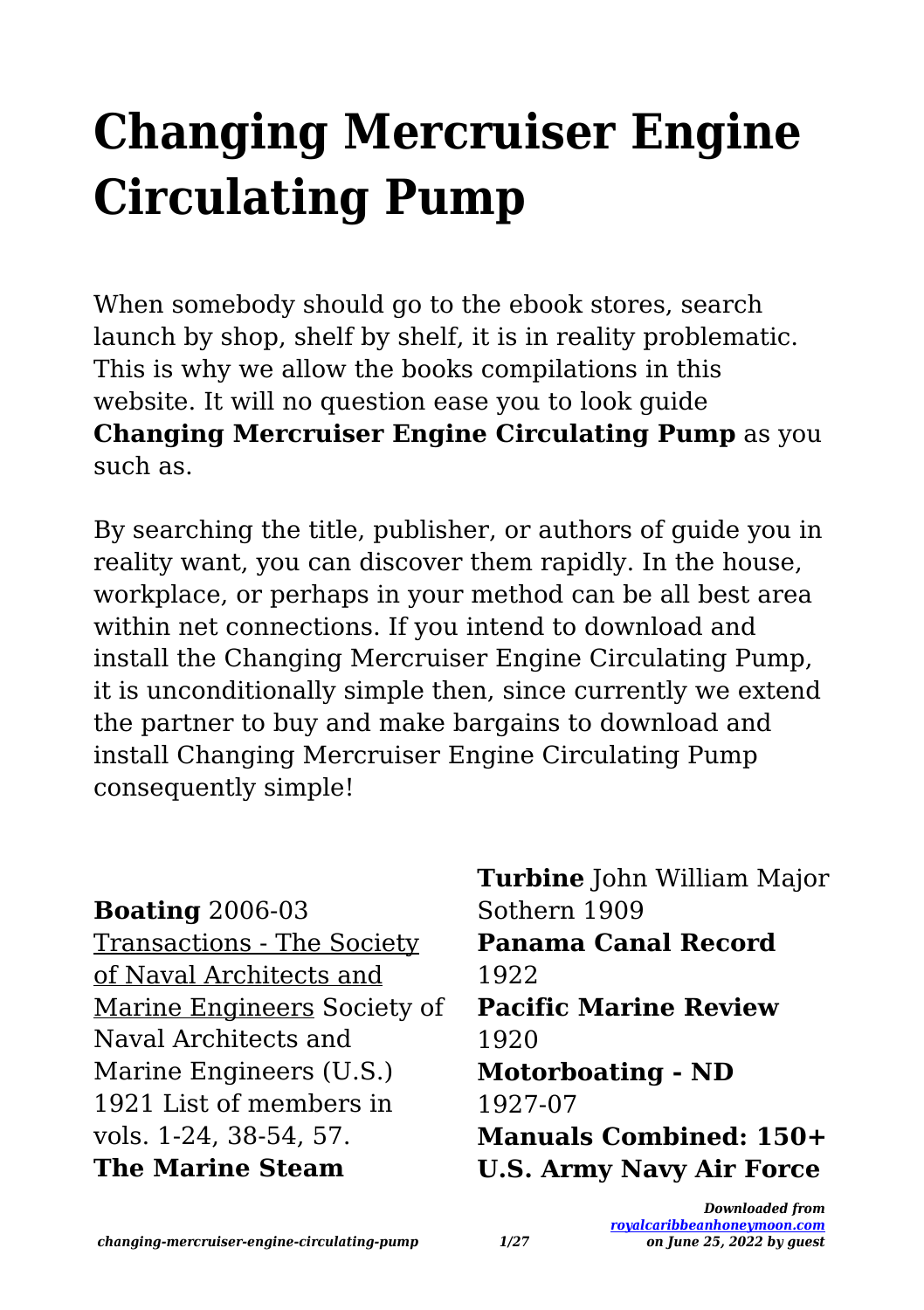**Marine Corps Generator Engine MEP APU Operator, Repair And Parts Manuals** Over 36,000 total pages .... Just a SAMPLE of the CONTENTS by File Number and TM Number:: 013511 TM 5-6115-323-24P 4 GENERATOR SET, GASOLINE ENGINE DRIVEN, SKID MOUNTED, TUBULAR FRAME, 1.5 K SINGLE PHASE, AC, 120/240 V, 28 VDC (LESS ENGINE) DOD MODELS MEP-015A, 60 HZ (NSN 6115-00-889-1446) AND (DOD MODEL MEP-025A) 28 VDC (6115-00-017-8236) {TO 35C2-3-385-4; SL 4-07609A/07610A} 013519 TM 5-6115-329-25P 1 GENERATOR SET, GASOLINE ENGINE DR (LESS ENGINE) 0.5 KW, AC, 120/240 V, 60 HZ, 1 PHASE (DOD MODEL (FSN 6115-923-4469); 400 HZ (MODEL MEP-019A) (6115-940-7862) AN DC (MODEL MEP-024A) (6115-940-7867) {TO 35C2-3-440-14} 013537 TM 5-6115-457-12 7 GENERATOR SET, ENGINE DRIVEN, TACTICAL, SKID MTD; 100 KW, 3 PHASE, 4 WIRE, 120 240/416 V (DOD MODELS MEP-007A), UTILITY CLASS, 50/60 HZ (NSN 6115-00-133-9101), (MODEL MEP-106A) PRECISE CLASS, 50/60 H (6115-00-133-9102), (MODEL MEP-116A) PRECISE CLASS, 400 KW (6115-00-133-9103) INCLUDING OPTIONAL KITS (MODEL MEP-007 AWF) WINTERIZATION KIT, FUEL BURNING (6115-00-463-9082), (MEP-007AWE WINTERIZATION KIT, ELECTRIC (6115-00-463-9084), (MODEL MEP-007A DUMMY LOAD KIT (6115-00-463-9086) AND (MODEL MEP-007AWM) WHEEL 013538 TM 5-6115-457-34 12 GENERATOR SET, DIESEL ENGINE DRIVEN, TACTICAL SKID 100 KW, 3 PHASE, 4 WIRE, 120/208 AND 240/416 V (DOD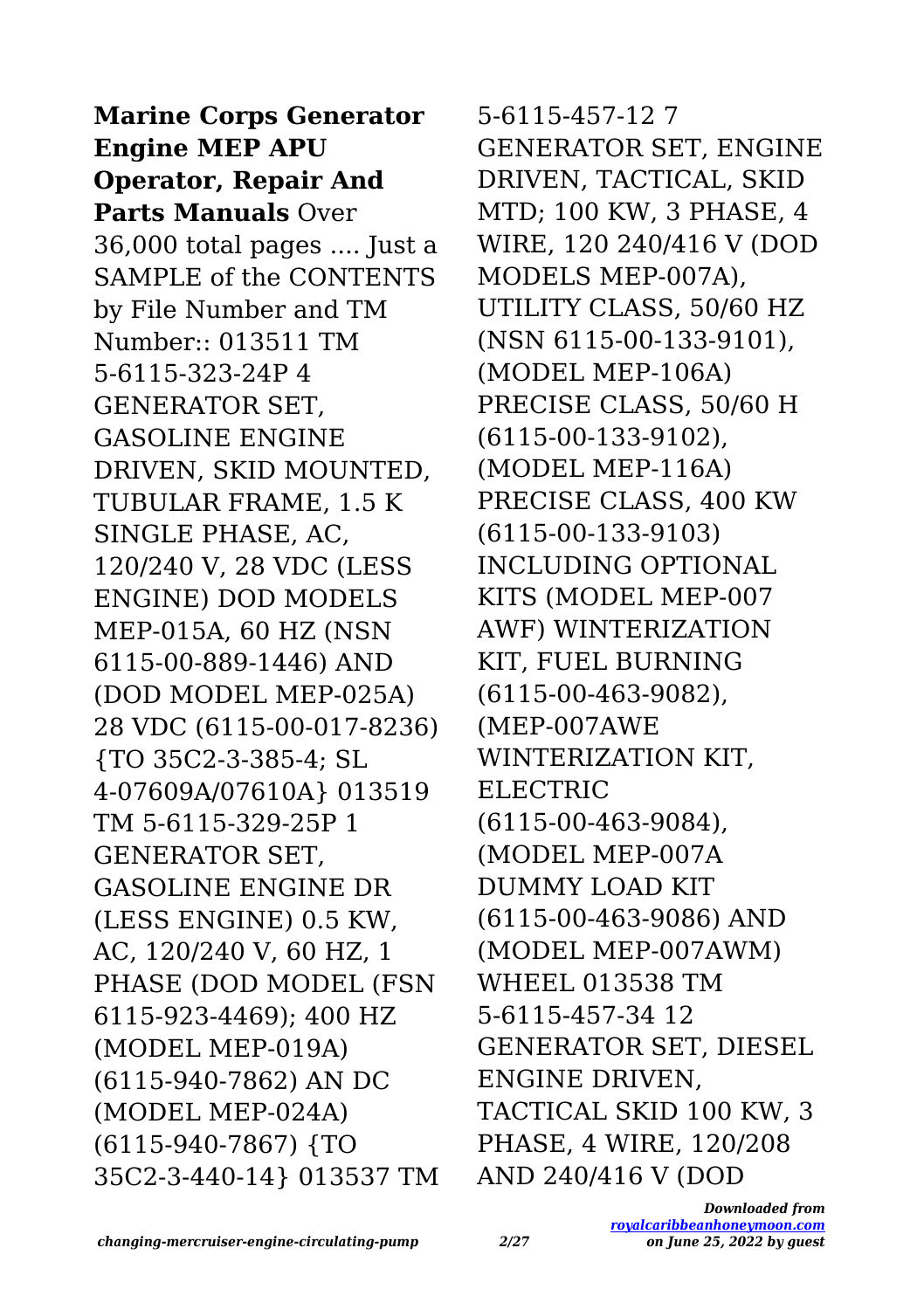MODELS MEP0 UTILITY CLASS, 50/60 HZ (NSN 6115-00-133-9101); (MODEL MEP106A) CLASS, 50/60 HZ (6115-00-133-9102) AND (MODEL MEP116A), PRECISE 400 HZ (6115-00-133-9103); INCLUDING OPTIONAL KITS (DOD MODELS MEP007AWF) WINTERIZATION KIT, FUEL BURNING (6115-00-463-9082); MEP007AWE) WINTERIZATION KIT, ELECTRIC (6115-00-463-9084); (MOD MEP007ALM) DUMMY LOAD KIT (6115-00-463-9086) AND (MODEL MEP007A MOUNTING KIT (6 013540 TM 5-6115-458-24P 9 GENERATOR SET, DIESEL ENGINE DRIVEN, TACTICAL, SKID MTD., 2 KW, 3 PHASE, 4 WIRE, 120/208 AND 240/416 VOLTS, DOD MODELS MEP009A UTILITY CLASS, 50/60 HZ (NSN 6115-00-133-9104) AND

MODEL MEP108A PRECISE CLASS, 50/60 HZ (6115-00-935-8729) INCLUDING OPTIONAL K DOD MODELS MEP009AWF, WINTERIZATION KIT, FUEL BURNING (6115-00-403-3761), MODEL MEP009AWE, WINTERIZATION KIT, ELECTRIC (6115-00-489-7285) 013545 TM 5-6115-465-12 19 GENERATOR DIESEL ENGINE DRIVEN, TACTICAL SKID MTD, 30 KW, 3 PHASE, 4 WIRE 120/208 AND 240/416 V (DOD MODEL MEP-005A), UTILITY CLASS, 50/6 (NSN 6115-00-118-1240), (MODEL MEP-104A), PRECISE CLASS, 50/60 (6115-00-118-1247), (MODEL MEP-114A), PRECISE CLASS, 400 HZ (6115-00-118-1248) INCLUDING AUXILIARY EQUIPMENT (DOD MODEL MEP WINTERIZATION KIT, FUEL BURNING (6115-00-463-9083), (MODEL MEP-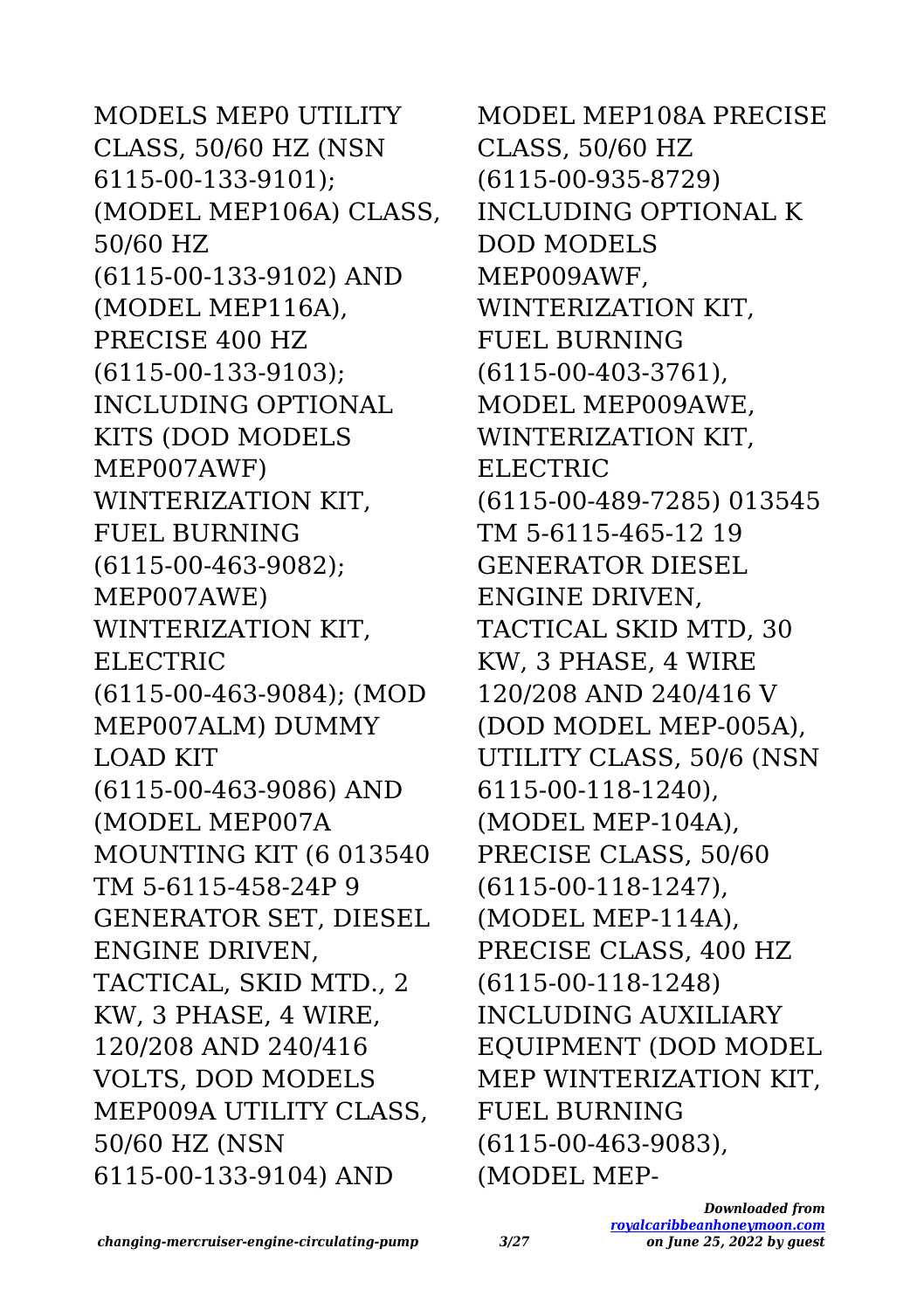WINTERIZATION KIT, ELECTRIC (6115-00-463-9085), (MODEL MEP-005A LOAD BANK KIT (6115-00-463-9088) AND (MODEL MEP-005AWM), WH 013547 TM 5-6115-465-34 12 GENERATOR SET, DIESEL ENGINE DRIVEN, TACTIC SKID MTD, 30 KW, 3 PHASE, 4 WIRE, 120/208 AND 240/416 V (DOD MO MEP-005A), UTILITY, 50/60 HZ (NSN 6115-00-118-1240), (MODEL MEP-104A), PRECISE, 50/60 HZ (6115-00-118-1247), (MODEL MEP-114 PRECISE, 50/60 HZ (6115-00-118-1248) INCLUDING OPTIONAL KITS (MODEL MEP-005AWF) WINTERIZATION KIT, FUEL BURNING (6115-00-463 (MODEL MEP-005AWE) WINTERIZATION KIT, ELECTRIC (6115-00-463-908 (MODEL MEP-005ALM) LOAD BANK KIT (6115-00-463-9088) (MODEL MEP- WHEEL MOUNTING KIT (6115-00 013548 TM 5-6115-545-12 18 GENERATOR DIESEL ENGINE DRIVEN, TACTICAL SKID MTD., 60 KW, 3 PHASE, 4 WIR 120/208 AND 240/416 VOLTS, DOD MODEL MEP-006A, UTILITY CLASS, 5 (NSN 6115-00-118-1243) DOD MODEL MEP-105A, PRECISE CLASS, 50/60 (6115-00-118-1252) DOD MODEL MEP-115A, PRECISE CLASS, 400 HZ (6115-00-118-1253) INCLUDING OPTIONAL KITS, DOD MODEL MEP006AWF WINTERIZATION KIT, FUEL BURNING (6115-00-407-8314) DOD MODEL MEP006AWE, WINTERIZATION KIT, ELECTRIC (6115-00-455-7693) DOD M MEP006ALM, LOAD BANK KIT (6115-00-407-8322) DOD MODEL MEP006 013550 TM 5-6115-545-34 12 INTERMEDIATE (FIELD) (DIRECT AND GENERAL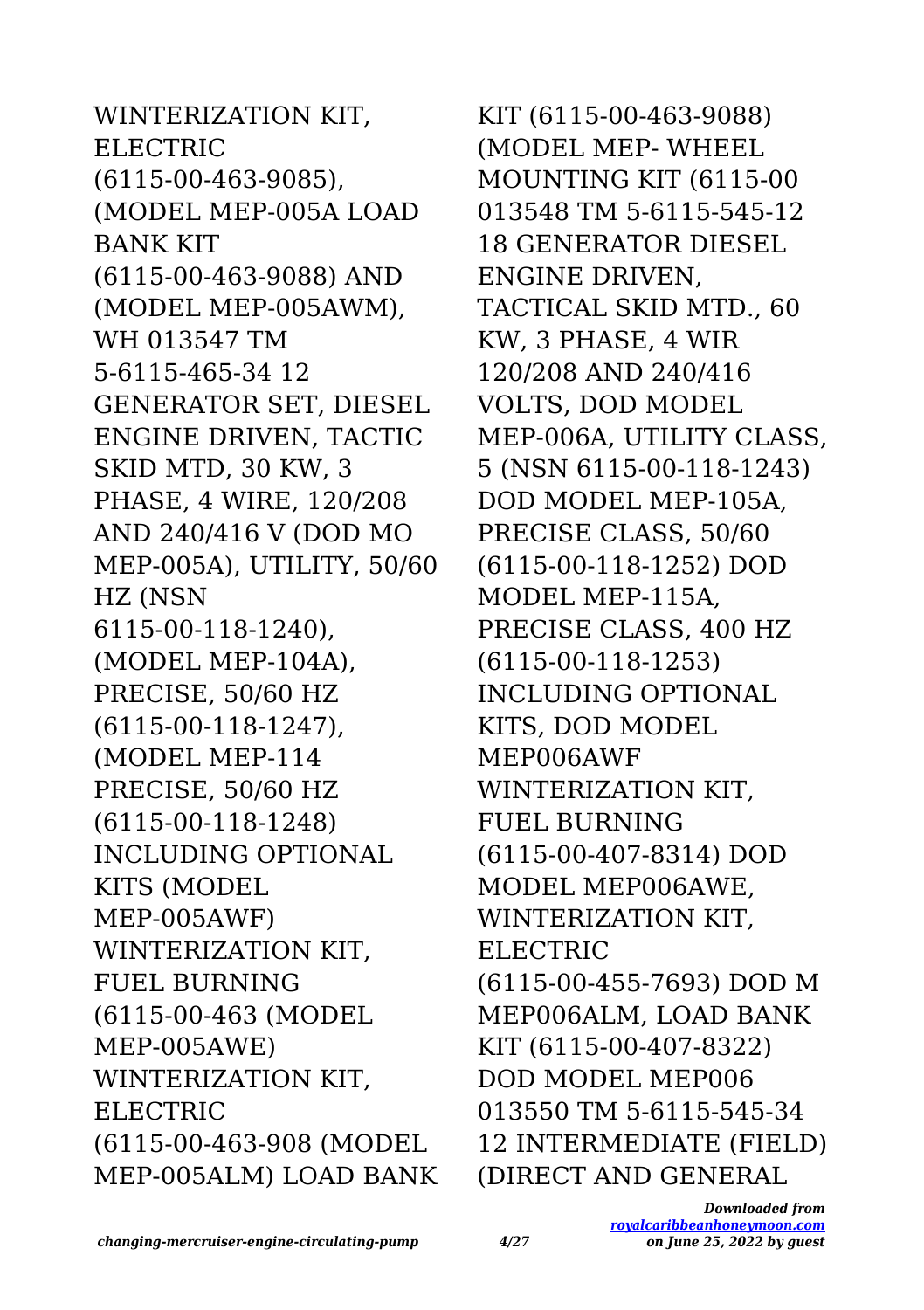SUPPORT) AND DEPOT MAINTENANCE MANUAL FOR GENERATOR SET, DIESEL ENGINE DRIVEN, TAC SKID MTD., 60 KW, 3 PHASE, 4 WIRE, 120/208 AND 240/416 VOLTS DOD MODELS MEP-006A, UTILITY CLASS, 50/60 HZ (FSN 6115-118-1243 MEP-105A, PRECISE CLASS, 50/60 HZ (6115-118-1252) AND MEP-115A, PRECISE CLASS, 400 HZ (6115-118-1253) {TO 35C2-3-444-2; NAVFAC P-8-626-34; TM 00038G-35} 015378 TM 5-6115-323-14 10 GENERATOR GASOLINE ENGINE DRIVEN, SKID MOUNTED, TUBULAR FRAME, 1.5 KW, SI PHASE, AC, 120/240 V, 28 V, DC (LESS ENGINE) (DOD MODELS MEP-01 60 HZ (NSN 6115-00-889-1446) AND (MODEL MEP-025A) 28 V DC (6115-00-017-8236) {TO 35C2-3-385-1} 015380 TM 5-6115-332-24P 3 GENERATOR GASOLINE ENGINE: AIR COOLED, 5

KW, AC, 120/240 V, SINGLE PHASE; 120/208 V, 3 PHASE, SKID MOUNTED, TUBULAR FRAME (LESS ENGINE) M DESIGN: 60 HZ (DOD MODEL MEP-017A) (NSN 6115-00-017-8240); 400 (DOD MODEL MEP-022A) (6115-00-017-8241) {TO 35C2-3-424-24} 020611 LO 5-6115-457-12 GENERATOR SET, DIESEL ENGINE DRIVEN; SKID MTD, 100 KW, 3 PHASE, 120/208 AND 240/416 V (DOD MODELS MEP-007A), UTILITY CLASS, 50/ (NSN 6115-00-133-9101); (MODEL MEP-106A) PRECISE CLASS, 50/60 H (6115-00-133-9102) AND (MODEL MEP-116A), PRECISE CLASS, 400 HZ (6115-00-133-9103) 020612 LO 5-6115-458-12 GENERATOR SET, DIESEL ENGINE DRIVEN, SKID MTD, 200 KW, 3 PHASE, 4 WIRE, 120/208/416 VOLTS, DOD MODELS MEP-009A, UTILITY CLASS, 50/60 HERTZ (NSN 6115-00-133-9104),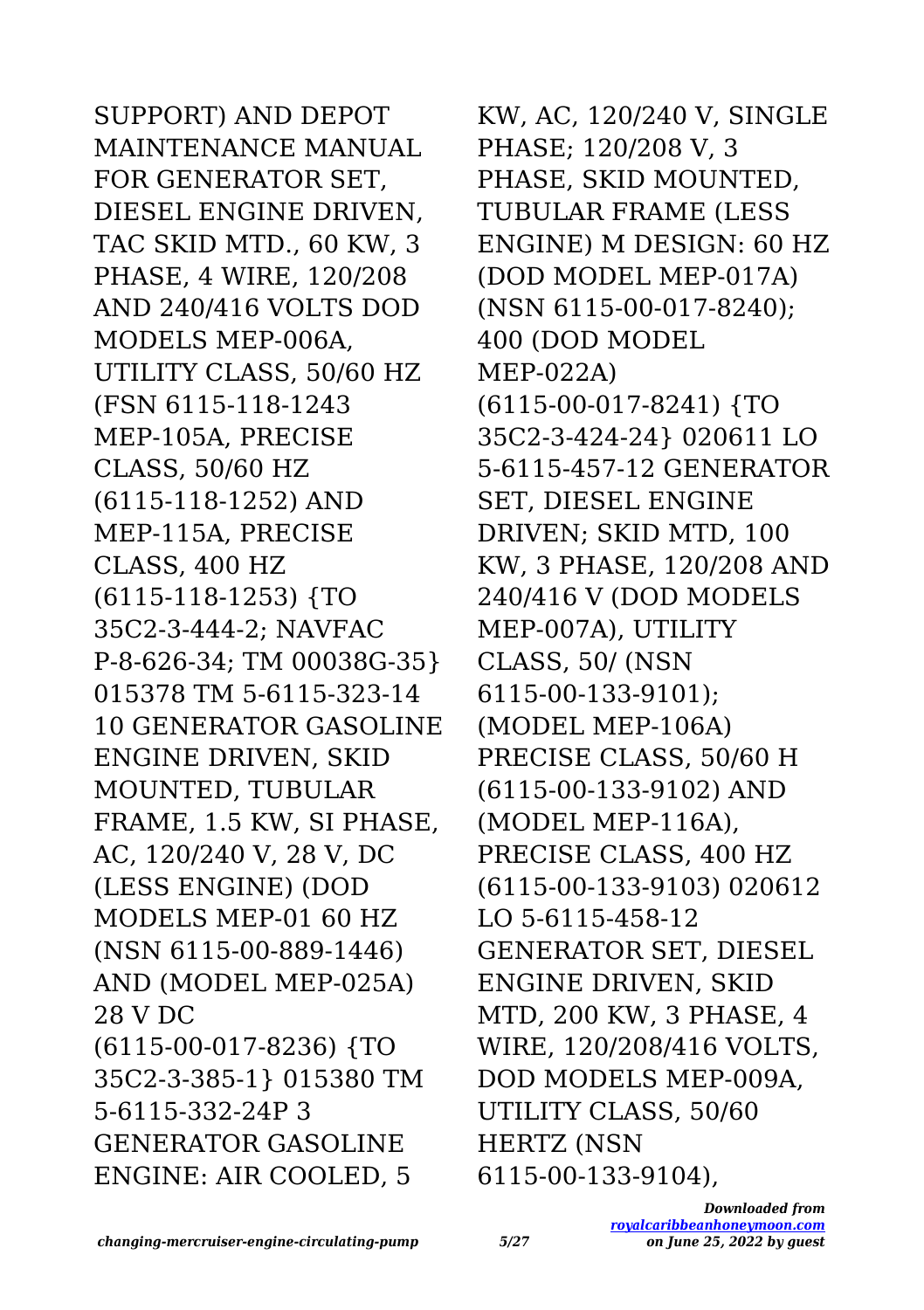MEP-108A, PRECISE CLASS, 50 HERTZ (6115-00-935-8729) {LO 07536A-12} 020614 LO 5-6115-465-12 GENERATOR SET, DIESEL ENGINE DRIVEN, TACTICAL, SKID MOUNTED, 30 3 PHASE, 4 WIRE, 120/206 AND 240/416 V (DOD MODEL MEP-055A), UT CLASS, 50/60 HZ (NSN 6115-00-118-1240); (MODEL MEP 104A), PRECI CLASS, 50/60 HZ (6115-00-118-1247) AND (MODEL 114A) PRECISE CLA 400 HZ (6115-00-118-1248) 025150 TM 5-6115-271-14 12 GENERATOR SET, GASOLINE ENGINE DRIVEN, S MTD, TUBULAR FRAME, 3 KW, 3 PHASE, AC, 120/208 AND 120/240 V, 2 DC (LESS ENGINE) DOD MODEL MEP-016A, 60 HZ (NSN 6115-00-017-823 MODEL MEP-016C 60 HZ (6115-00-143-3311) MODEL MEP-021A 400 HZ (6115-00-017-8238) MODEL MEP-021C 400 HZ (6115-01-175-7321) MODEL

MEP-026A DC HZ (6115-00-017-8239) MODEL MEP-026C 28 V DC (6115-01-175-7320) {TO 35C2-3-386-1; TM 05926A-14; NAVFAC P-8-6 025151 TM 5-6115-271-24P 3 GENERATOR SET, GASOLINE ENGINE DRIVEN, SKID MOUNTED, TUBULA FRAME, 3 KW, 3 PHASE, AC; 120/208 AND 120/240 VOLTS, 28 VDC (LE ENGINE) (DOD MODEL MEP-016A) 60 HERTZ (NSN 6115-00-017-8237) (MEP-021A) 400 HERTZ (6115-00-017-8238) (MEP-026A) 28 VDC HERTZ (6115-00-017-8239) (MEP-016C) 60 HERTZ (6115-01-143-3311) (MEP-400 HERTZ (6115-01-175-7321) (MEP-026C) 28 VDC HERTZ (6115-01-175-7320) {TO 35C2-3-386-4; SL-4-05926A} 032507 TM 5-6115-275-14 10 GENERATOR SET, GASOLINE ENGINE DRIVEN, SKID MOUNTED, TUBULAR FRAME, 10 KW, AC, 120/208V PHASE, AND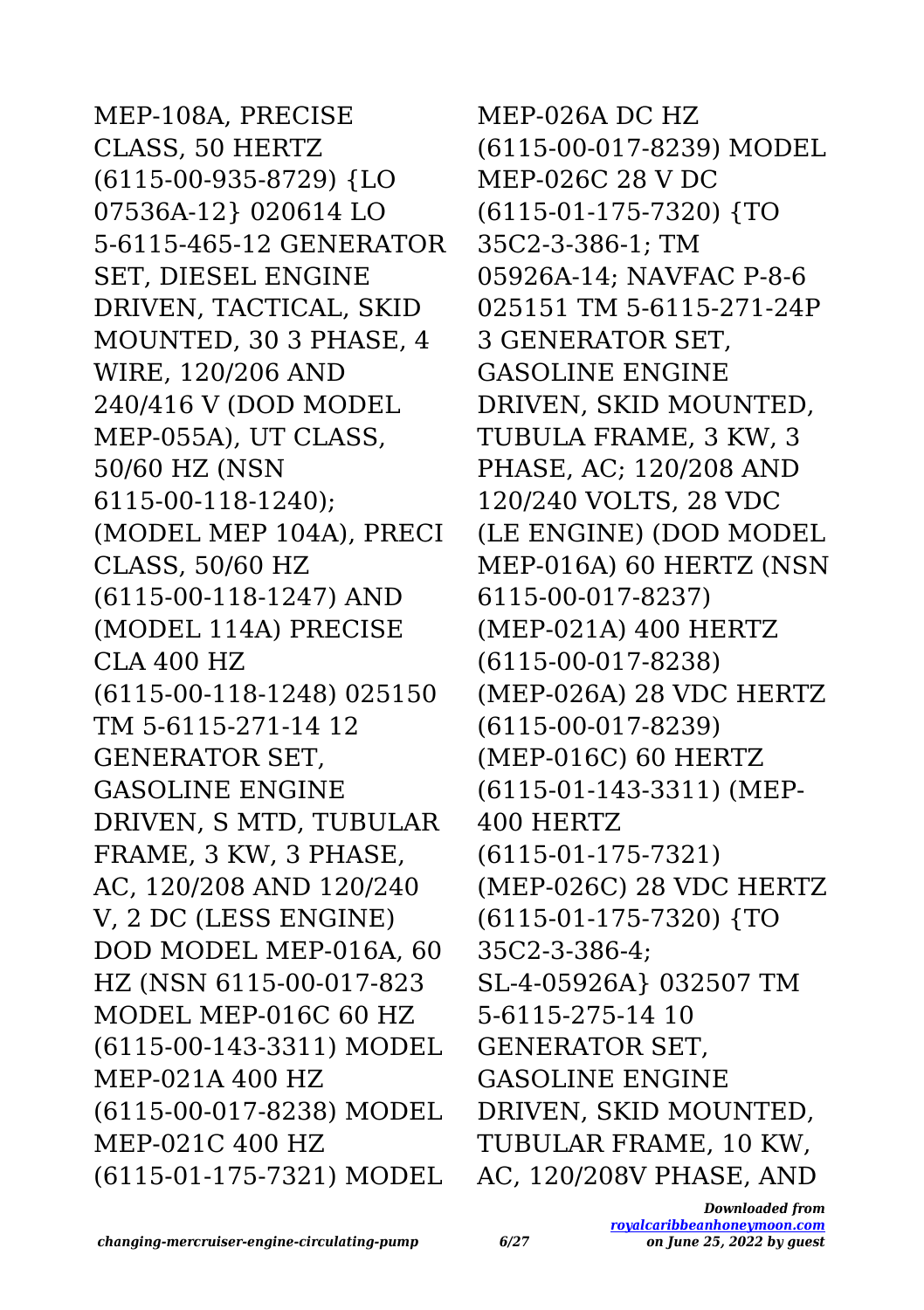120/240V, SINGLE PHASE, LESS ENGINE: DOD MODELS MEP- HZ, (NSN 6115-00-889-1447) AND MEP-023A, 400 HZ (6115-00-926-08 {NAVFAC P-8-615-14; TO 35C2-3-452-1} (THIS ITEM IS INCLUDED ON EM 0086, EM 0088 & EM 0127) 032508 TM 5-6115-275-24P 5 GENERATOR, GASOLINE ENGINE DRIVEN, SKID MOUNTED, TUBULAR FRAME, 10 KW, AC, 120/208 V, 3 PHASE AND 120/240 V, SINGLE PHASE (LESS ENGINE); D MEP-018A, UTILITY CLASS, 60 HZ (NSN 6115-00-889-1447) AND MEP-0 PRECISE CLASS, 400 HZ (6115-00-926-0843) {NAVFAC P8-615-24P; TO 35C2-3-452-4} (THIS ITEM IS INCLUDED ON EM 0086, EM 0088 & EM 0127) 032551 TM 5-6115-584-12 11 GENERATOR SET, DIESEL ENGINE DRIVEN, TACTICAL SKID MTD, 5 KW, 1 PHASE, 2 WIRE; 1 PHASE, 3 WIRE; 3 PHASE, 4 WIRE, 120, 120/240 AND

120/208 V (DOD MODEL MEP-002A) UTILITY CLASS, 60 HZ (NSN 6115-00-465-1044) {NAVFAC P-8-622-12; TO 35C2-3-456-1; TM 05682C-12} 032640 TM 5-6115-585-12 12 GENERATOR SET, DIESEL ENGINE DRIVEN, TACTICAL SKID MTD, 10 KW, 1 PHASE, 2 WIRE 1 PHASE, 3 WIRE AND 3 PHASE, 4 WIRE; 120, 120/240 AND 120/208 V (DOD MODEL MEP-003A) UTILITY CLASS, 60 HZ (NSN 6115-00-465-1030 AND (MODEL MEP-112A), UTILITY CLASS, 400 HZ (6115-00-465-1027) {NAVFAC P-8-623-12; TO 35C2-3-455-1; TM-05684C/05685B-12} 032781 TM 5-6115-584-34 8 GENERATOR SET, DIESEL ENGINE DRIVEN, TAC SKID MOUNTED, 5 KW, 1 PHASE, 2 WIRE, 1 PHASE, 3 WIRE, 3 PHASE, 120, 120/240 AND 120/208 V (DOD MODEL MEP-002A), UTILITY CLASS, (NSN 6115-00-465-1044)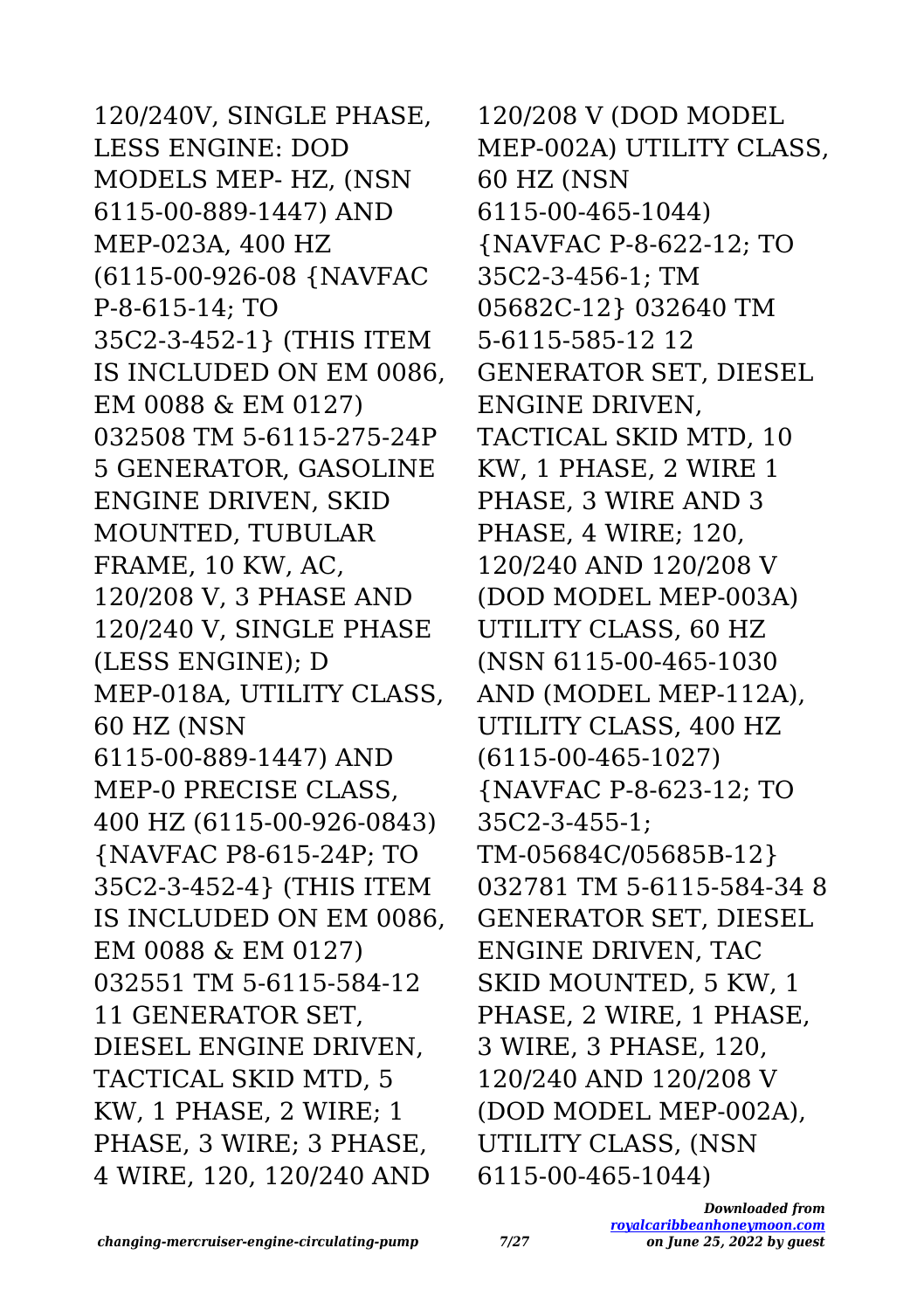{NAVFAC P-8-622-34; TO 35C2-3-456-2; TM 0568C-34} 032936 TM 5-6115-329-14 4 GENERATOR SET GASOLINE ENGINE DRIVEN, 0.5 KW (LESS ENGINE) (DOD MODEL MEP-014 UTILITY CLASS, 60 HZ) (NSN 6115-00-923-4469), (DOD MODEL MEP-01 UTILITY CLASS, 400 HZ (6115-00-940-7862) AND (DOD MODEL MEP-024 UTILITY CLASS, 28 VDC (6115-00-940-7867) {TO 35C2-3-440-1} 033374 TM 5-6115-332-14 10 GENERATOR SET, TAC GASOLINE ENGINE: AIR COOLED, 5 KW, AC, 120/240 V, SINGLE PHASE, V, 3 PHASE, SKID MOUNTED, TUBULAR FRAME (LESS ENGINE) (MILITARY DOD MODEL MEP-017A), UTILITY, 60 HZ (NSN 6115-00-017-8240) AND MODEL MEP-022A), UTILITY, 400 HZ (6115-00-017-8241) {NAVFAC P-8-614-14; TO 35C2-3-424-1} 033750 TM

5-6115-585-34 9 GENERATOR SET, DIESEL ENGINE DRIVEN, TAC SKID MOUNTED, 10 KW, 1 PHASE, 2 WIRE, 1 PHASE, 3 WIRE, 3 PHASE, 4 WIRE, 120, 120/240 AND 120/208 VOLTS (DOD MODEL MEP-003A), UT CLASS, 60 HZ (NSN 6115-00-465-1030) {NAVFAC P-8-623-12; TO 35C2-3-455-2; TM-05684C/05685B-34} 034072 TM 5-6115-585-24P 5 GENERATOR SET, DIESEL ENGINE DRIVEN, TA SKID MTD, 10 KW, 1 PHASE, 2 WIRE; 1 PHASE, 3 WIRE; 3 PHASE, 4 W 120, 120/240 AND 120/208 V (DOD MODELS 003A), UTILITY CLASS, 60 (NSN 6115-00-465-1030) AND (MODEL MEP-112A), UTILITY CLASS, 400 (6115-00-465-1027) {NAVFAC P-8-623-24P; TO 35C2-3-455-4; SL-4-05684C/06585B} 040180 TM 5-6115-584-12- HR HAND RECEIPT MANUAL COVERING END ITEM/COMPONENTS OF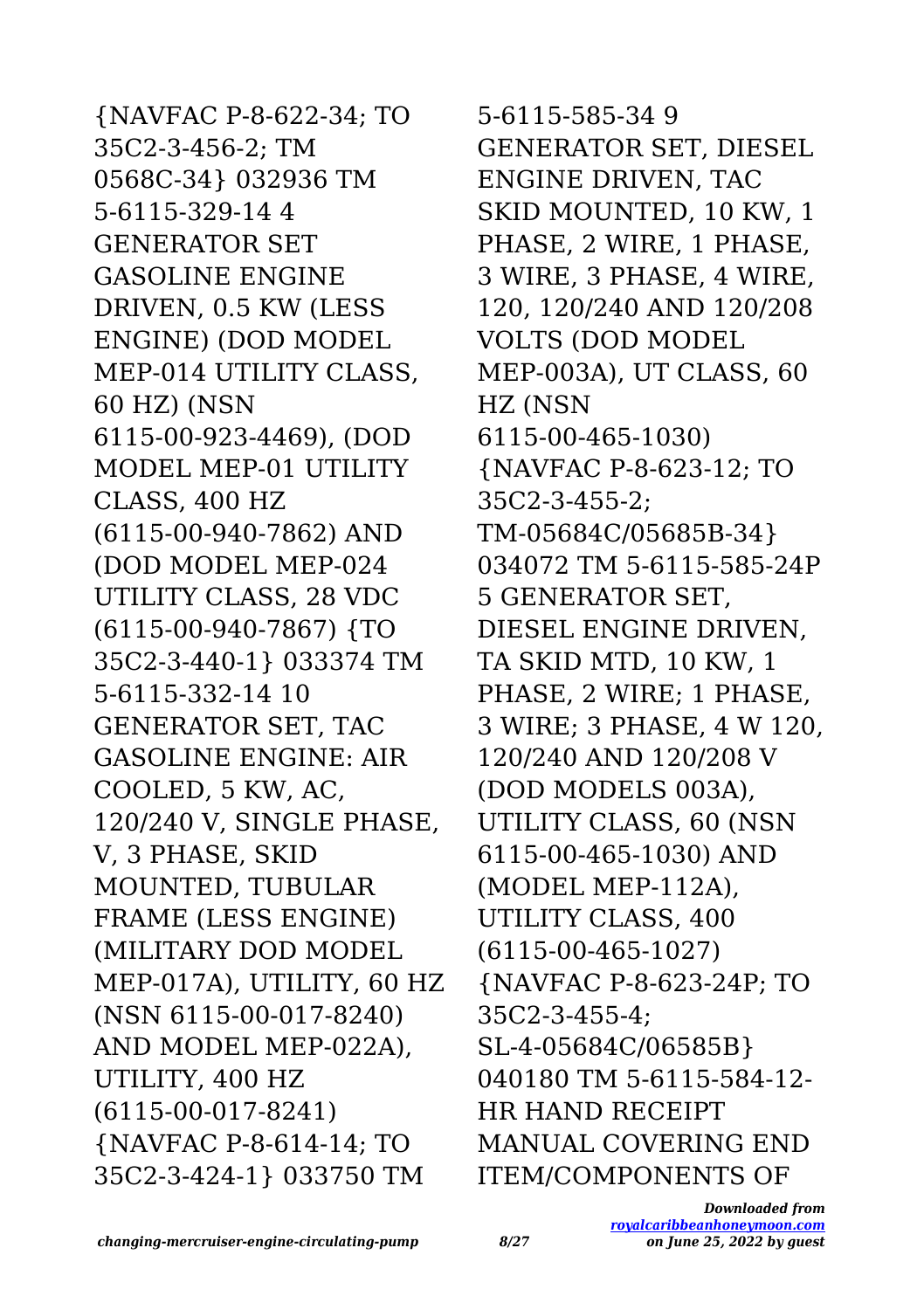END ITEM (C BASIC ISSUE ITEMS (BII), AND ADDITIONAL AUTHORIZATION LIST (AAL GENERATOR SET, DIESEL ENGINE DRIVEN, TACTICAL SKID MTD, 5 KW, 1 WIRE; 1 PH, 3 WIRE; 3 PH, 4 WIRE, 120, 120/240 AND 120/208 V (D MEP-002A) UTILITY CLASS, 60 HZ (NSN 6115-00-465-1044) 040833 TM 5-6115-458-12-HR HAND RECEIPT MANUAL COVERING THE END ITEM/COMPONENTS OF END ITE BASIC ISSUE ITEMS (BII), AND ADDITIONAL AUTHORIZATION LIST (AA GENERATOR SET, DIESEL ENGINE DRIVEN, TACTICAL, SKID MOUNTED, 20 3 PHASE, 4 WIRE, 120/208 AND 240/416 V (DOD MODEL MEP-009A), UT CLASS, 50/60 HZ (NSN 6115-00-133-9104) AND (DOD MODEL MEP-108A) PRECISE CLASS, 50/60 HZ (6115-00-935-8729) 040843 TM 5-6115-593-34

GENERATOR SET, DIESEL ENGINE DRIVEN, TAC SKID MTD, 500 KW, 3 PHASE, 4 WIRE, 120/208 AND 240/416 VOLTS DOD MODEL, MEP-029A, CLASS UTILITY, 50/60 HZ, (NSN 6115-01-030- DOD MODEL, MEP-029B, CLASS UTILITY, 50/60 HZ, (6115-01-318-6302 INCLUDING OPTIONAL KITS DOD MODEL, MEP-029AHK, HOUSING KIT, (6115-01-070-7550). DOD MODEL, MEP-029ACM, AUTOMATIC CONTROL MO (6115-01-275-7912) DOD MODEL, MEP-029ARC, REMOTE CONTROL MODULE (6110-01-070-7553) DOD MODEL, MEP-029ACC, REMOTE CONTROL CABLE, (6110-01-087-4127) {NAVFAC P-8 041070 TM 5-6115-593-12 GENERATOR SET, ENGINE DRIVEN, TACTICAL SKID MTD, 500 KW, 3 PHASE, 4 WIRE; 120/ 240/416 VOLTS DOD MODEL MEP-029A; CLASS UTILITY, HERTZ 50/60;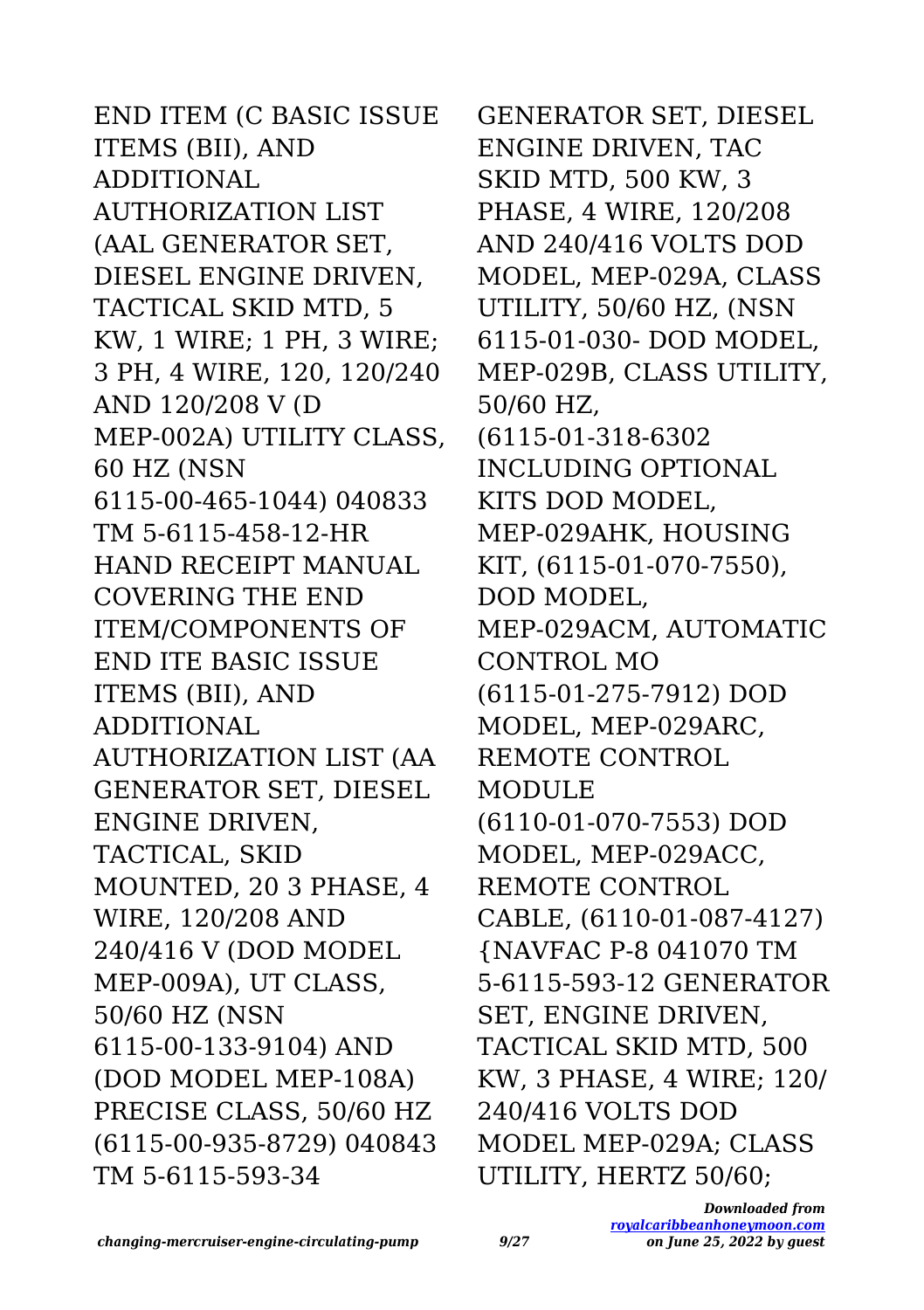(NSN 6115-01-030-6085); MEP-029B; UTILITY; 50/60; (6115-01-318- INCLUDING OPTIONAL KTS DOD MODELS MEP-029AHK; NOMENCLATURE HOUS (6115-01-070-7550) MEP-029ACM; AUTOMATIC CONTROL MODULE; (6115-01-275-7912); MEP-029ARC, REMOTE CONTROL MODULE, (6110-01-070-7553); MEP-029ACC, REMOTE CONTROL CABLE (6110-01-087-4127) {TO 35C2-3-463-1} 041338 LO 55-1730-229-12 POWER UNIT, AVIATION, MULTI-OUTPUT GTED ELECTRICAL, HYDRAULIC, PNEUMATIC (AGPU), WHEEL MOUNTED, SELF-PROPELLED, TOWABLE DOD MODEL-MEP-360A, CLASS-PRECISE, HERTZ-400, (NSN 1730-01-144-1897 042791 TM 5-6115-457-12-HR HAND RECEIPT MANUAL COVERING THE BASIC ISSUE ITEMS (BII) FOR GE SET, DIESEL ENGINE DRIVEN, TACTICAL, SKID

MTD; 100 KW, 3 PHASE, 120/208 AND 240/416 V (DOD MODELS MEP007A), UTILITY CLASS, 50/6 (NSN 6115-00-133-9101), (MODEL MEP-106A), PRECISE CLASS, 50/60 (6115-00-133-9102) AND (MODEL MEP116A) PRECISE CLASS, 400 HZ (6115-00-133-9103) 043437 TM 5-6115-593-24P 1 GENERATOR SET, DIESEL ENGINE DRIVEN, TACTICAL SKID MOUNTED, 500 KW, 3 PHA 4 WIRE; 120/208 AND 240/416 VOLTS DOD MODEL MEP-029A UTILITY CL 50/60 HZ (NSN 6115-01-030-6085) MEP-029B UTILITY CLASS, 50/60 (6115-01-318-6302) INCLUDING OPTIONAL KITS DOD MODEL MEP-029AHK HOUSING KIT (6115-01-070-7550) MEP-029ACM AUTOMATIC CONTROL MOD (6115-01-275-7912) MEP-029ARC REMOTE CONTROL MODULE (6110-01-070-7553) MEP-029ACC REMOTE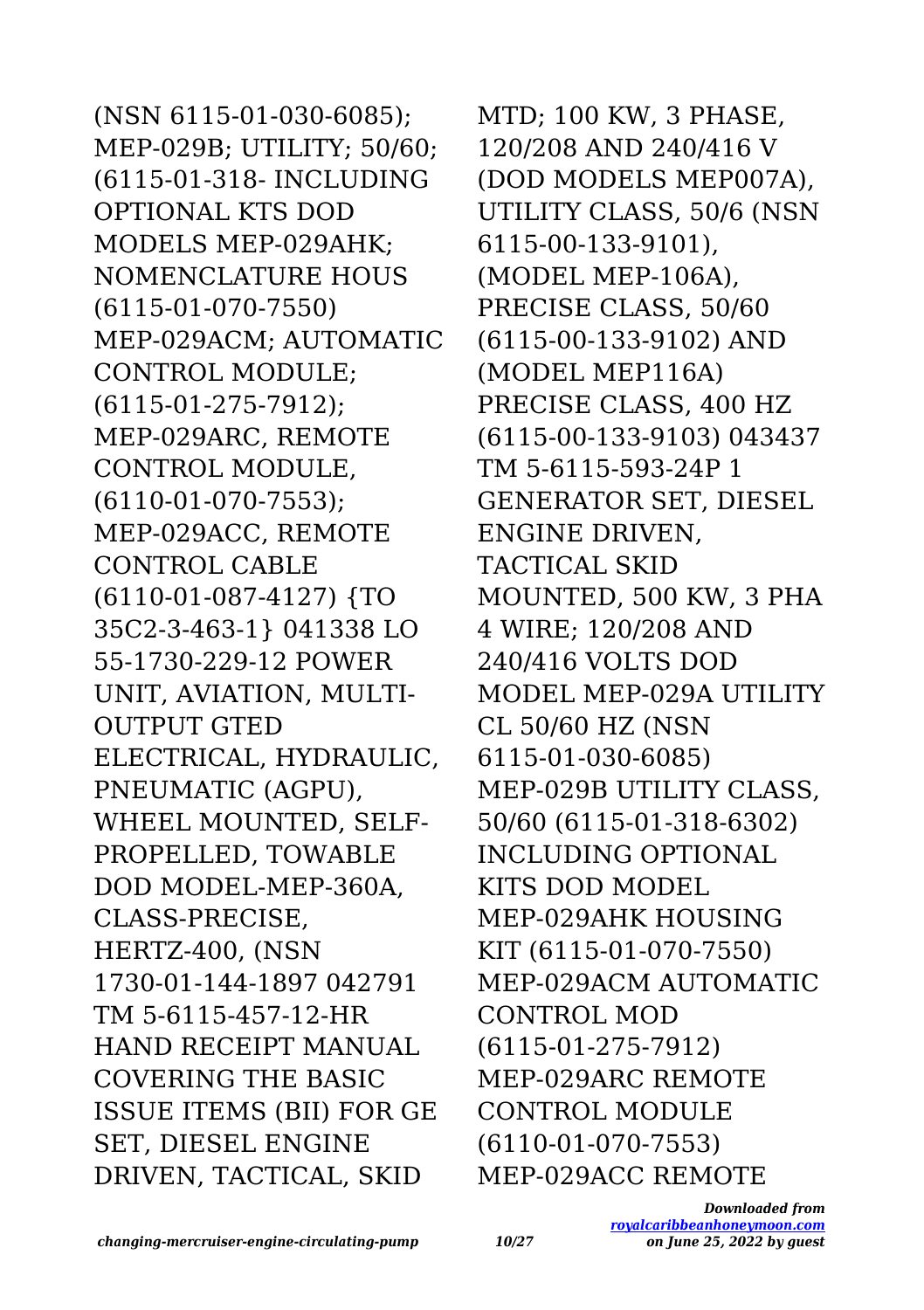CONTROL CABLE (6110-01-087 {NAVFAC P-8-631-24P; TO 35C2-3-463-4} 044703 TM 5-6115-545-12-HR HAND RECEIPT MANUAL COVERING COMPONENTS OF END ITEM (COEI), BAS ITEMS (BII), AND ADDITIONAL AUTHORIZATION LIST (AAL) FOR GENERA DIESEL ENGINE DRIVEN, TACTICAL SKID MTD, 60 KW, 3 PHASE, 4 WIRE 120/208 AND 240/416 V (DOD MODELS MEP-006A) UTILITY CLASS, 50/6 (NSN 6115-00-118-1243), (MODEL MEP-105A) PRECISE CLASS, 50/60 H (6115-00-118-1252) AND (MODEL MEP-115A) PRECISE CLASS, 400 HZ (6115-00-118-1253) 050998 TM 5-6115-600-12 8 GENERATOR DIESEL ENGINE DRIVEN, TACTICAL SKID MTD, 100 KW, 3 PHASE, 4 WIR 120/208 AND 240/416 V (DOD MODEL MEP-007B) CLASS UTILITY, 50/60 (NSN 6115-01-036-6374)

INCLUDING OPTIONAL KITS, DOD MODEL MEP00 WINTERIZATION KIT, FUEL BURNING AND MEP007BWE WINTERIZATION KIT ELECTRIC 051007 TM 5-6115-600-24P 4 GENERATOR SET, DIESEL ENGINE DRIVEN, 100 KW, 3 PHASE, 4 WIRE, 120/208 AND VOLTS (DOD MODEL MEP-007B), UTILITY CLASS, 50/60 HZ (NSN 6115-01-036-6374) INCLUDING OPTIONAL KITS, DOD MODEL MEP007BWF, WINTERIZATION KIT, FUEL BURNING AND MEP007BWE WINTERIZATION KIT, ELECTRIC {TO 35C2-3-442-14; NAVFAC P-8-628-24P; SL-4-07464B} 057268 LO 5-6115-600-12 GENERATOR SET, DIESEL ENGINE DRIVEN; TACTICAL, SKID MTD, 100 KW PHASE, 4 WIRE; 120/208 AND 240/416 V (DOD MODEL MEP007B), CLASS UTILITY, 50/60 HZ (NSN 6115-01-036-6374)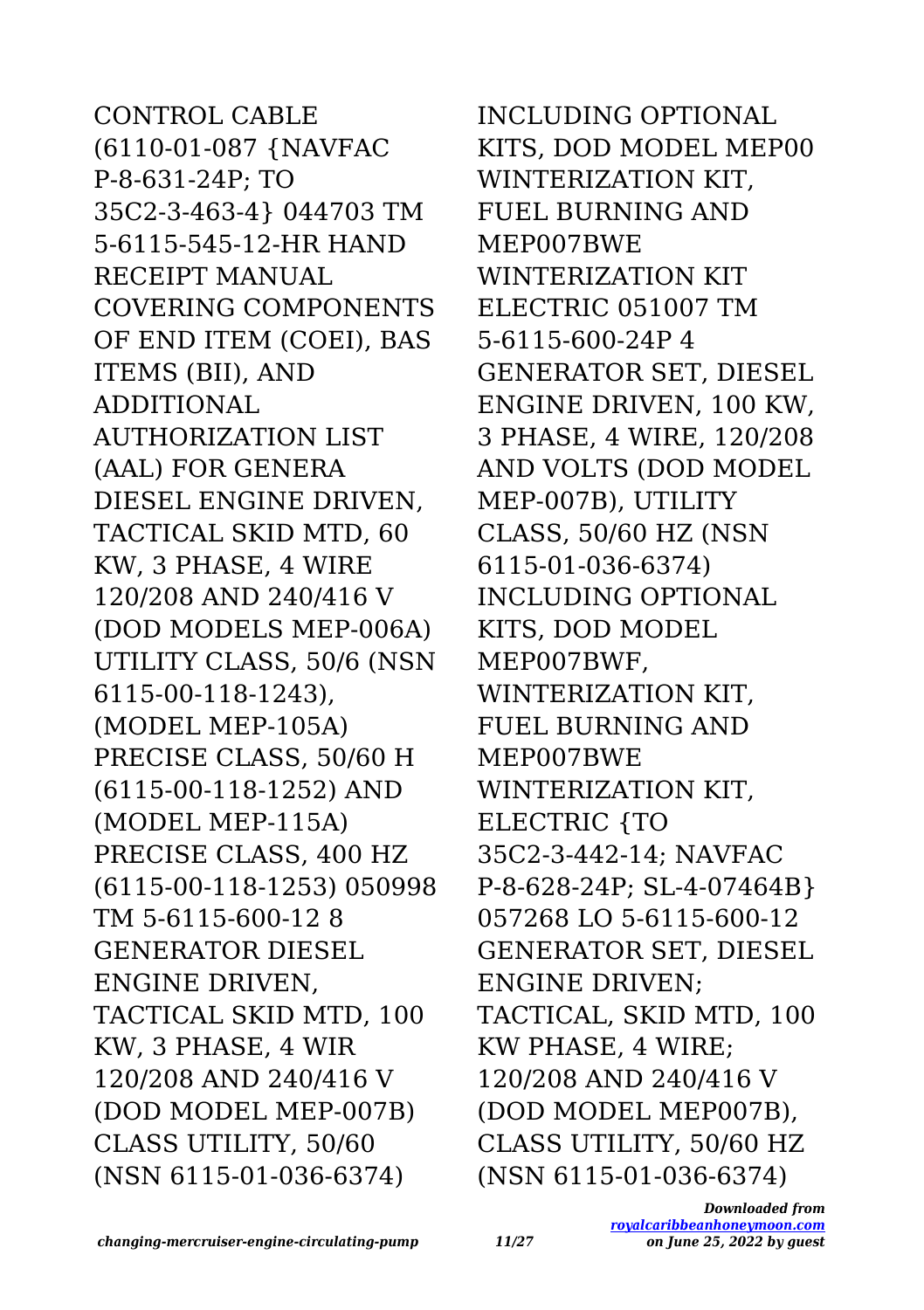057513 LO 5-6115-604-12 GENERATOR SET, DIESEL ENGINE DRIVEN, AIR TRANSPORTABLE; SKID MT 750 KW, 3 PHASE, 4 WIRE; 2400/4160 AND 2200/3800 VOLTS (DOD MOD MEP208A) CLASS PRIME UTILITY, HZ 50/60 (NSN 6115-00-450-5881) {LI 6115-12/9} 060183 TM 5-6115-612-24P 6 GENERATOR SET, AVIATION, GAS TURBINE ENGINE DRIVEN, INTEGRA TRAILER MOUNTED, 10KW, 28 VOLTS MODEL MEP-362A, PRECISE, DC (NSN 6115-01-161-3992) {TM 6115-24P/1; AG-320B0- IPE-000; TO 35C2-3-471-4} 060188 TM 5-6115-612-34 4 GENERATOR SET, AVIATION, GAS TURBINE ENG DRIVEN, INTEGRAL TRAILER MOUNTED 10KW 28 VOLTS DOD MODEL MEP 36 PRECISE, DC, (NSN 6115-01-161-3992) {AG-320BO-MME-OOO; TM 6115- TO 35C2-3-471-2} 060645 LO 5-6115-612-12 AVIATION GENERATOR

SET, GAS TURBINE, ENGINE DRIVEN, INTEGRAL TR MOUNTED, 10KW, 28 VOLTS DC DOD MODEL MEP 362A CLASS PRECISE (NSN 6115-01-161-3992) 060921 TM 55-1730-229-34 5 POWER UNIT, AVIATION, MULTI-OUTPUT GTED, ELECTRICAL, HYDRAULIC, PNEUMATIC (AGPU) WHEEL MOUNTED, SELF-PROPELLED, TOWA AC 400HZ, 3PH, 0.8 PF, 115/200V, 30 KW, DC 28VDC 700 AMPS, PNEUMATIC, 60 LBS/MIN. AT 40 PSIG, HYDRAULIC, 15 GPM AT 3300 PS DOD MODEL MEP-360A, CLASS PRECISE, 400 HERTZ, (NSN 1730-01-144- {AG 320A0-MME-000; TO 35C2-3-473-2; TM 1730-34/1} 060922 TM 55-1730-229-12 8 POWER UNIT, AVIATION, MULTI-OUTPUT GTED ELECTRICAL, HYDRAULIC, PNEUMATIC (AGPU) WHEEL MOUNTED, SELF-PROPELLED, TOWABLE, AC 400HZ, 3PH, 0.8 PF,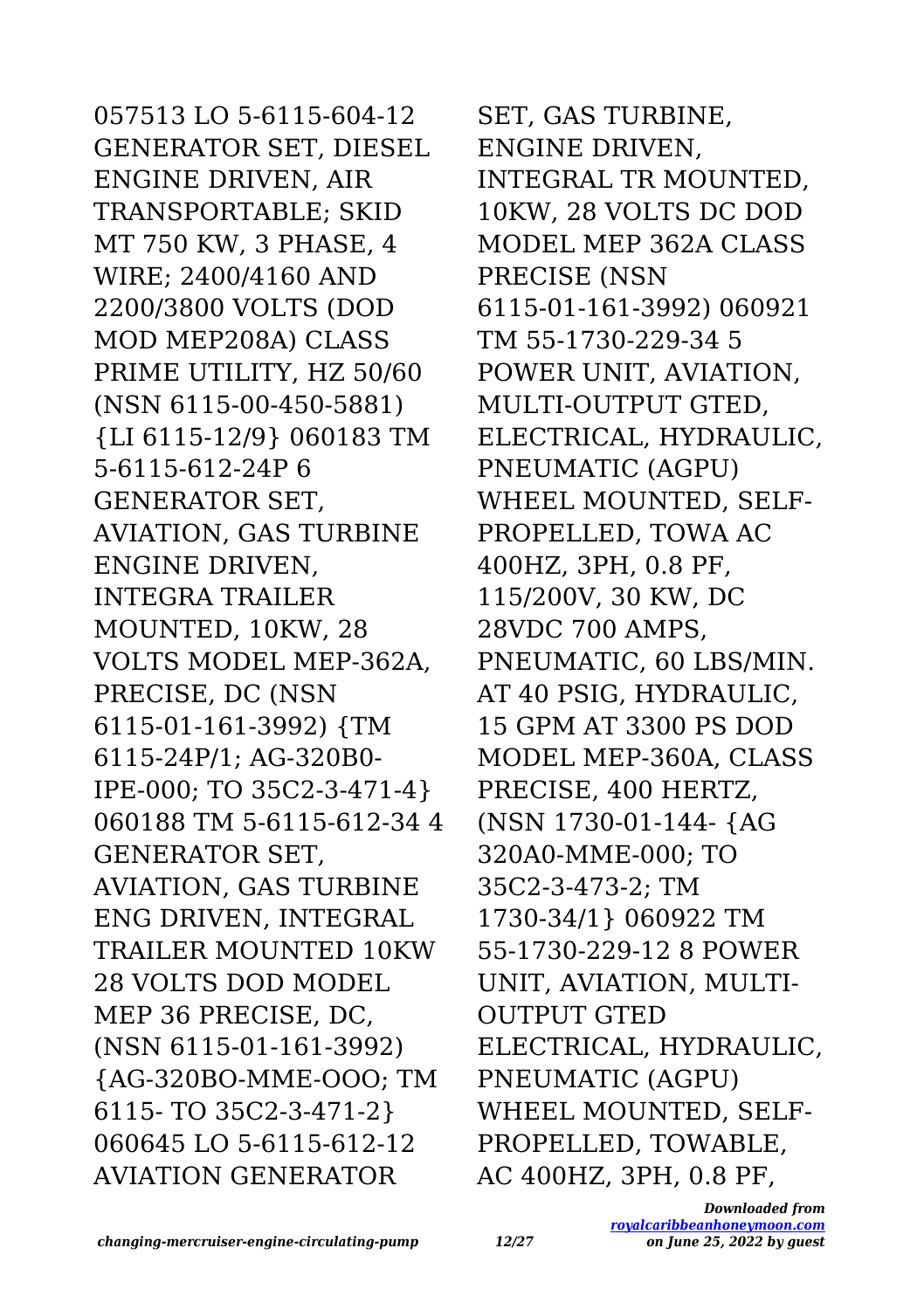115/200V, 30 KW, DC 28 VDC 700 AMPS, PNEUMATIC 60 LBS/M AT 40 PSIG, HYDRAULIC 15 GPM AT 3300 PSIG, DOD MODEL MEP-360A, CLASS PRECISE, HERTZ 400, (NSN 1730-01-144-1897) {AG 320A0-OMM-OOO; TO 35C2-3-473-1; TM 1730-12/1} 061758 LO 5-6115-614-12 GENERATOR SET, DIESEL ENGINE DRIVEN, TACTICAL SKID MTD. 200 KW, 3 PHASE, 4 WIRE, 120/208 AND 240/416 VOLTS MODEL MEP009B, UTILI 50/60 HERTZ, (NSN 6115-01-021-4096) 061772 LO 5-6115-622-12 GENERATOR SET, DIESEL ENGINE-DRIVEN, WHEEL MOUNTED 750-KW, 3-PH 4- WIRE, 2200/3800 AND 2400/4160 VOLTS CUMMINS ENGINE COMPANY IN MODEL KTA-2300G-2 DOD MODEL MEP-012A; CLASS UTILITY; HERTZ 062762 LO 5-6115-615-12 GENERATOR SET, DIESEL ENGINE DRIVEN, TACTICAL SKID

MOUNTED, 3 K MODEL 016B; CLASS UTILITY MODE 50/60 HZ (NSN 6115-01-150-4140); DOD MODEL MEP-021B; CLASS UTILITY; MODE 400 HZ (6115-01-151-812 DOD MODEL MEP-026B; CLASS UTILITY; MODE 28 VDC (6115-01-150-036 {LI 05926B/06509B-12/5; P-8-646-LO} 064310 TM 5-6115-626-14&P 2 POWER UNIT PU-406B/M (NSN 6115-00-394-9576) MEP-005A 30 KW 60 HZ GENERATOR SET M200A1 2-WHEEL4-TIRE, MODIFIED TRAILER 064390 TM 5-6115-632-14&P 5 POWER UNIT PU-753/M (NSN 6115-00-033-1 MEP-003A 10 KW 60 HZ GENERATOR SET M116A2 2-WHEEL, 2- TIRE, MODI TRAILER 064392 TM 5-6115-629-14&P 3 POWER PLANT AN/AMJQ-12A (NSN 6115-00-257-1602) (2) MEP-006A 60HZ, GENERATOR SETS (2) M200A1 2-WHEEL, 4-TIRE, MODIFIED TRAIL 064443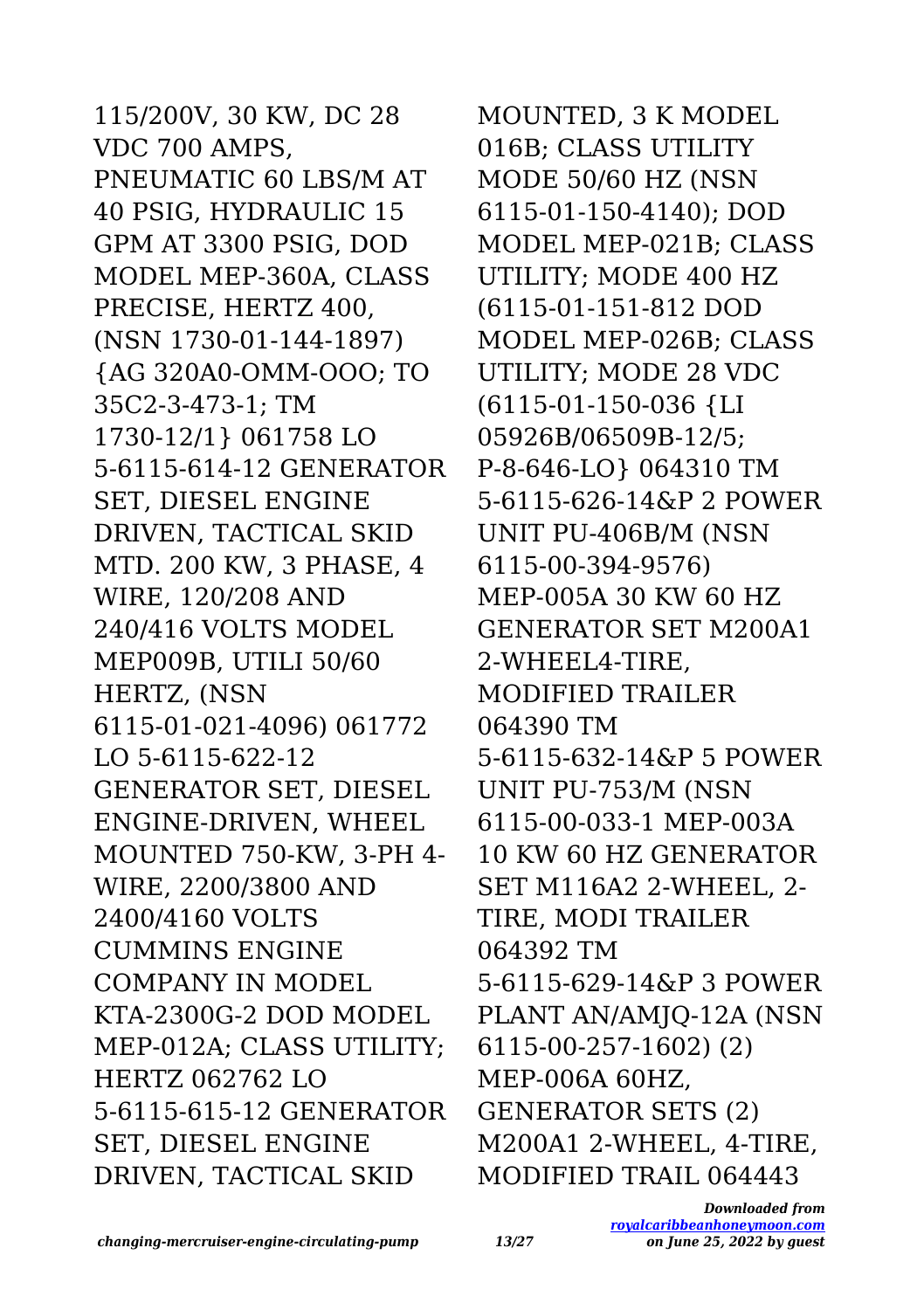TM 5-6115-625-14&P 2 POWER UNIT PU-405A/M (NSN 6115-00-394-9577) MEP-004A 15 KW 60 HZ GENERATOR SET M200A1 2-WHEEL, 4-TIRE, MODIFIED TRAILER (THIS ITEM IS INCLUDED ON EM 0086 & EM 0087) 064445 TM 5-6115-633-14&P 4 POWER PLANT AN/MJQ-18 (NSN 6115-00-033-1398) (2) MEP-003A 1 60 HZ GENERATOR SETS M103A3 2-WHEEL 1 1/2 TON MODIFIED TRAILER 064446 TM 5-6115-628-14&P 4 POWER PLANT AN/MJQ-15 (NSN 6115-00-400-7591) (2) MEP-113A 1 400 HZ GENERATOR SETS, (2) M200A1 2-WHEEL, 4-TIRE, MODIFIED TRA (THIS ITEM IS INCLUDED ON EM 0086) 064542 TM 5-6115-631-14&P 4 POWER PLANT AN/MJQ-16 (NSN 61 15-00-033-1395) (2) MEP-002A 5 KW 60 HZ GENERATOR SETS M103A3 2-WHEEL, 2-TIRE, MODIFIED TRAI 065071 TM 55-1730-229-24P 6

POWER AVIATION, MULTI-OUTPUT GTED ELECTRICAL, HYDAULIC, PNEUMATIC (AG WHEEL MOUNTED, SELF-PROPELLED, TOWABLE AC 400 HZ, 3 PH, 0.8 PF, 115/200V, 30 KW DC 28 VDC 700 AMPS PNEUMATIC 60 LBS/MIN. AT 40 HYDRAULIC 15 GPM AT 3300 PSIG DOD MODEL MEP-360A, CLASS PRECISE 400 HERTZ (NSN 1730-01-144-1897) {TO 35C2-3-473-4; TM 1730-24P/ AG 320A0- IPB-000} 065603 TB 5-6115-593-24 WARRANTY PROGRAM FOR GENERATOR SET DOD MODEL MEP-029A HOUSING K DOD MODEL MEP-029AHK 066727 TM 5-6115-640-14&P 2 POWER AN/MJQ-32 (NSN 6115-01-280-2300) AN/MJQ-33 (6115-01-280-2301) ( MEP-701A 3KW 60 HZ ACOUSTIC SUPPRESSION KIT GENERATOR SETS M116 2-WHEEL, 2-TIRE, 3/4-TON MODIFIED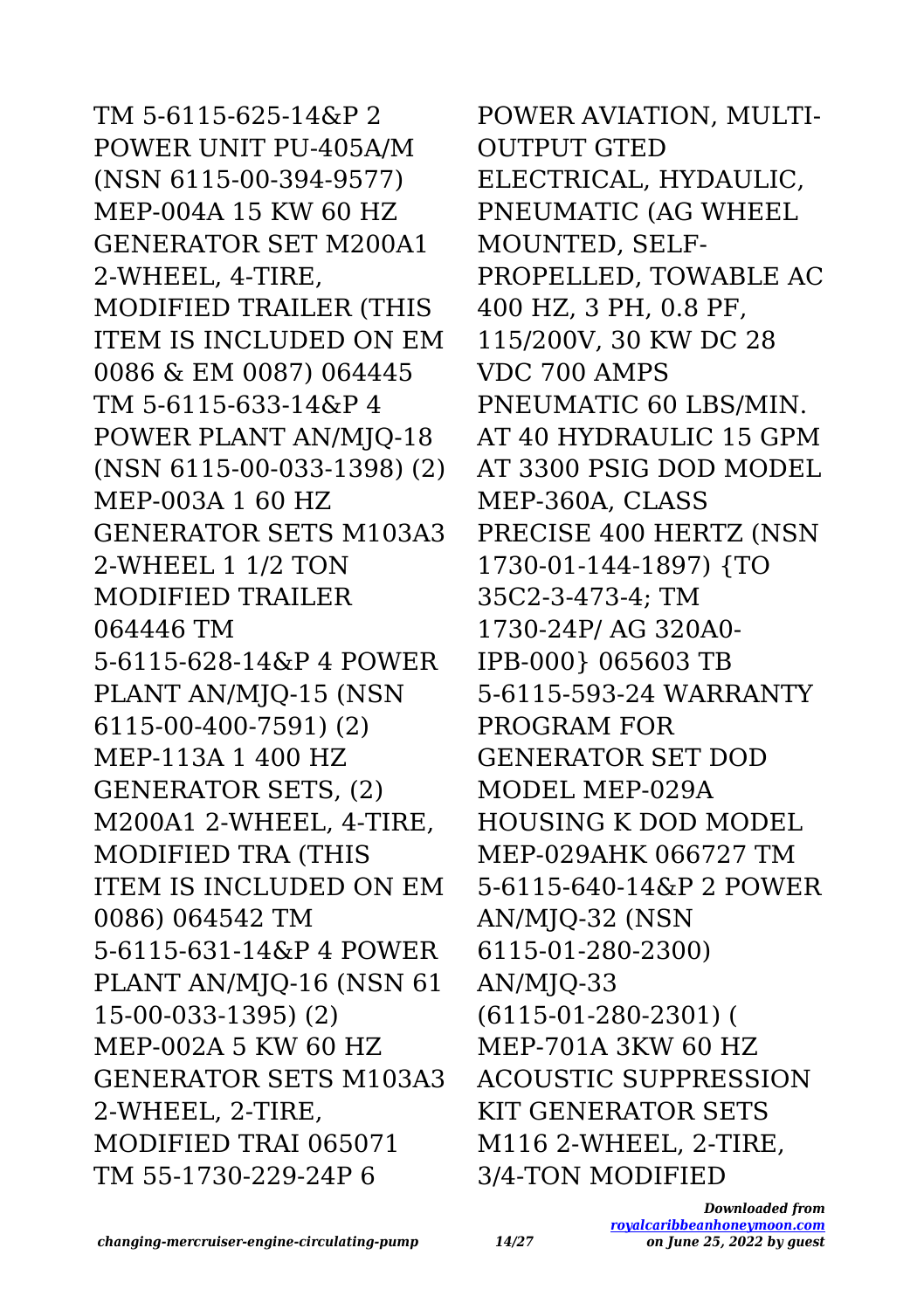TRAILERS 066808 TM 5-6115-627-14&P 2 POWER PLANT AN/MJQ-10A (NSN 6115-00-394-9582); (2) MEP-005A 30 KW 60 HZ GEN SETS; (2) M200A1 2- WHEEL, 4 TIRE MODIFIED TRAILERS 066809 TM 5-6115-630-14&P 4 POWER UNIT, PU-751/M (NSN 6115-00-033-1373) MEP-002A, 5 KW, 60 HZ GENERATOR SET M116A1 2-WHEEL, 2-TIRE, MODIFIED TRAILER 066824 TM 5-6115-465-10- HR 1 HAND RECEIPT MANUAL COVERING END ITEM/COMPONENTS OF END ITEM (C BASIC ISSUE ITEMS, (BII) AND ADDITIONAL AUTHORIZATION LIST (AAL GENERATOR SET, DIESEL ENGINE DRIVEN, TACTICAL SKID MOUNTED, 30K 4 WIRE, 120/208 AND 240/416 VOLTS - MEP-005A, UTILITY, 50/60 HE (NSN 6115-00-118-1240); MEP-104A, PRECISE, 50/60 HERTZ, (6115-00-118-1247):

MEP-114A, PRECISE, 400 HERTZ, (6115-00-118- INCLUDING AUXILIARY EQUIPMENT MEP-005AWF WINTERIZATION KIT, FUE BURNING (6115-00-463-9083); MEP-005AWE, WINTERIZATION KIT, ELEC (6115-00 067310 TM 9-6115-650-14&P 1 POWER PLAN AN/MJQ-25 (NSN 6115-01-153-7742) (2) MEP-112A 10 KW 400 HZ GENE SETS M103A3 2- WHEEL, 2-TIRE, MODIFIED TRAILER 067311 TM 9-6115-653-14&P 2 POWER UNIT PU-732/M (NSN 6115-00-260-3082) MEP-113A 15 KW 400 HZ GENERATOR SET M200 2- WHEEL, 4-TIRE, MODIFIED TRAILER 067544 TM 9-6115-652-14&P 1 POWER UNIT PU-760/M (NSN 6115-00-394-9581) MEP-114A 30 KW 400 HZ GENERATOR M200A1 2- WHEEL, 4-TIRE, MODIFIED TRAILER 067632 TM 9-6115-648-14&P POWER UNIT PU-650B/G (NSN 6115-00-258-1622)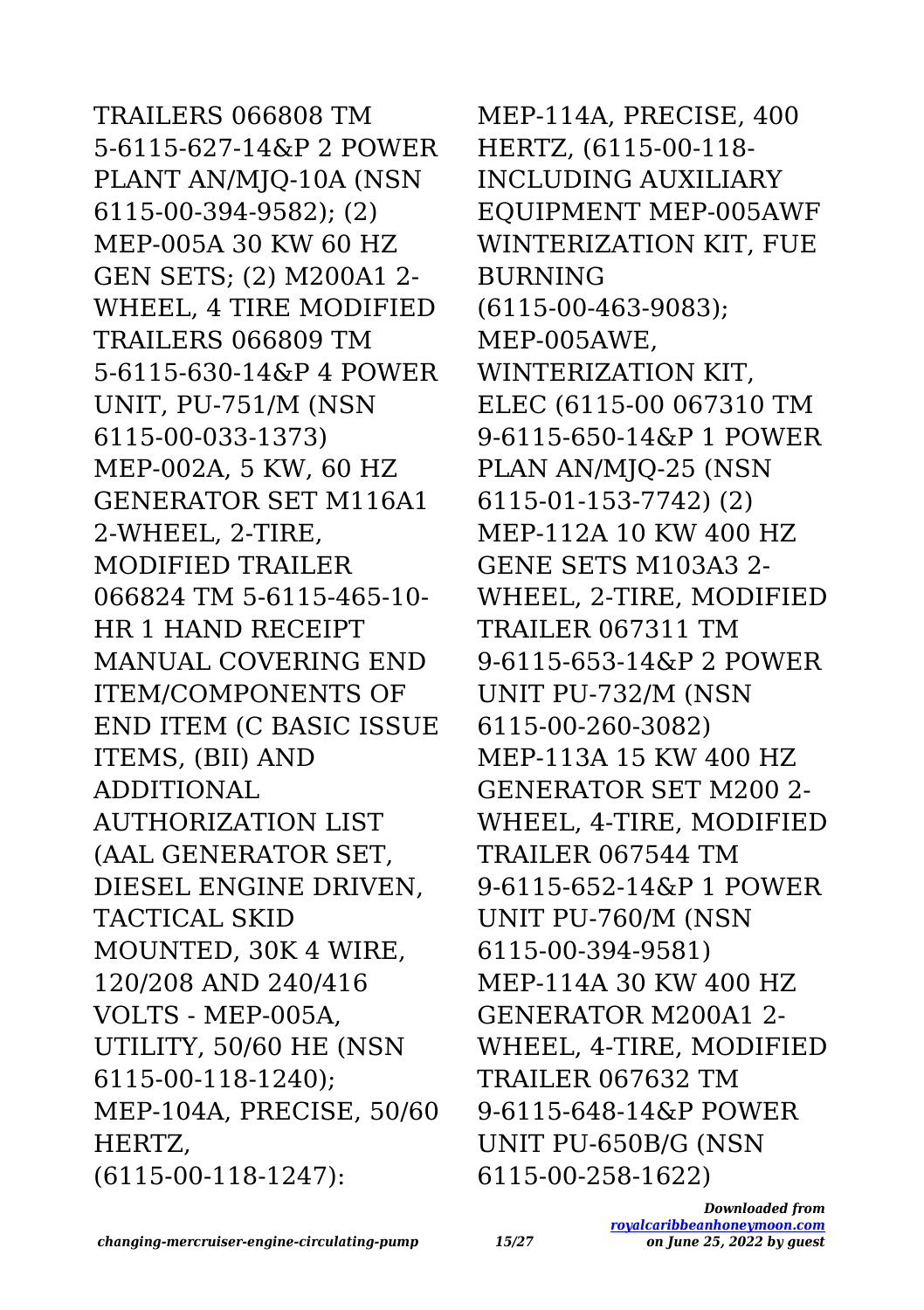MEP-006A 60 KW 60 HZ GENERATOR M200A1 2- WHEEL, 4-TIRE, MODIFIED TRAILER 067744 TM 9-6115-646-14&P 1 POWER UNIT PU-495A/G, (NSN 6115-00-394-9575) AND PU-495B/G, (6115-01-134-0 MEP-007A 100 KW, 60 HZ OR MEP-007B, 100 KW, 60 HZ GENERATOR SET M353-2-WHEEL, 2-TIRE MODIFIED TRAILER 067746 TM 9-6115-651-14&P POWER UNIT 707A/M (NSN 6115-00-394-9573) MEP-115A, 60 KW, 400 HZ GENERATOR M200A1, 2- WHEEL, 4-TIRE, MODIFIED TRAILER 067879 TM 9-6115-647-14&P 1 POWER UNIT PU-789/M (NSN 6115-01-208-9827) MEP-114A, 30 KW 400 HZ GENERATOR SET M353 2- WHEEL, 2-TIRE, MODIFIED TRAILER 069601 TM 9-6115-464-10-HR HAND RECEIPT MANUAL COVERING THE END ITEMS/COMPONENTS OF END IT (COEI), BASIC ISSUE ITEMS (BII), AND

AUTHORIZATION L (AAL) FOR GENERATOR SET, DIESEL ENGINE DRIVEN, TACTICAL SKID MO 15 KW, 3 PHASE, 4 WIRE, 120/208 AND 240/416 VOLTS DOD MODEL MEP UTILITY CLASS, 50/60 HERTZ (NSN 6115-00-118-1241) DOD MODEL MEP PRECISE CLASS, 50/60 HERTZ (6115-00-118-1245) DOD MODEL MEP-113 PRECISE CLASS, 400 HERTZ (6115-00-118-1244) 069602 LO 9-6115-464-12 GENERATOR SET, DIESEL ENGINE DRIVEN, TACTICAL, SKID MTD, 15KW, 4 WIRE, 120/208 AND 240/416 VOLTS (DOD MODEL MEP 004A) (NSN 6115-00-118-1241); (DOD MODEL MEP 104A) (6115-00-118-1245) (DOD MODEL MEP-113A) (6115-00-118-1244) 069954 TM 9-6115-465-24P 2 GENERATOR SET, DIESEL ENGINE DRIVE TACTICAL SKID MTD. 30KW, 3 PHASE, 4 WIRE, 120/208

ADDITIONAL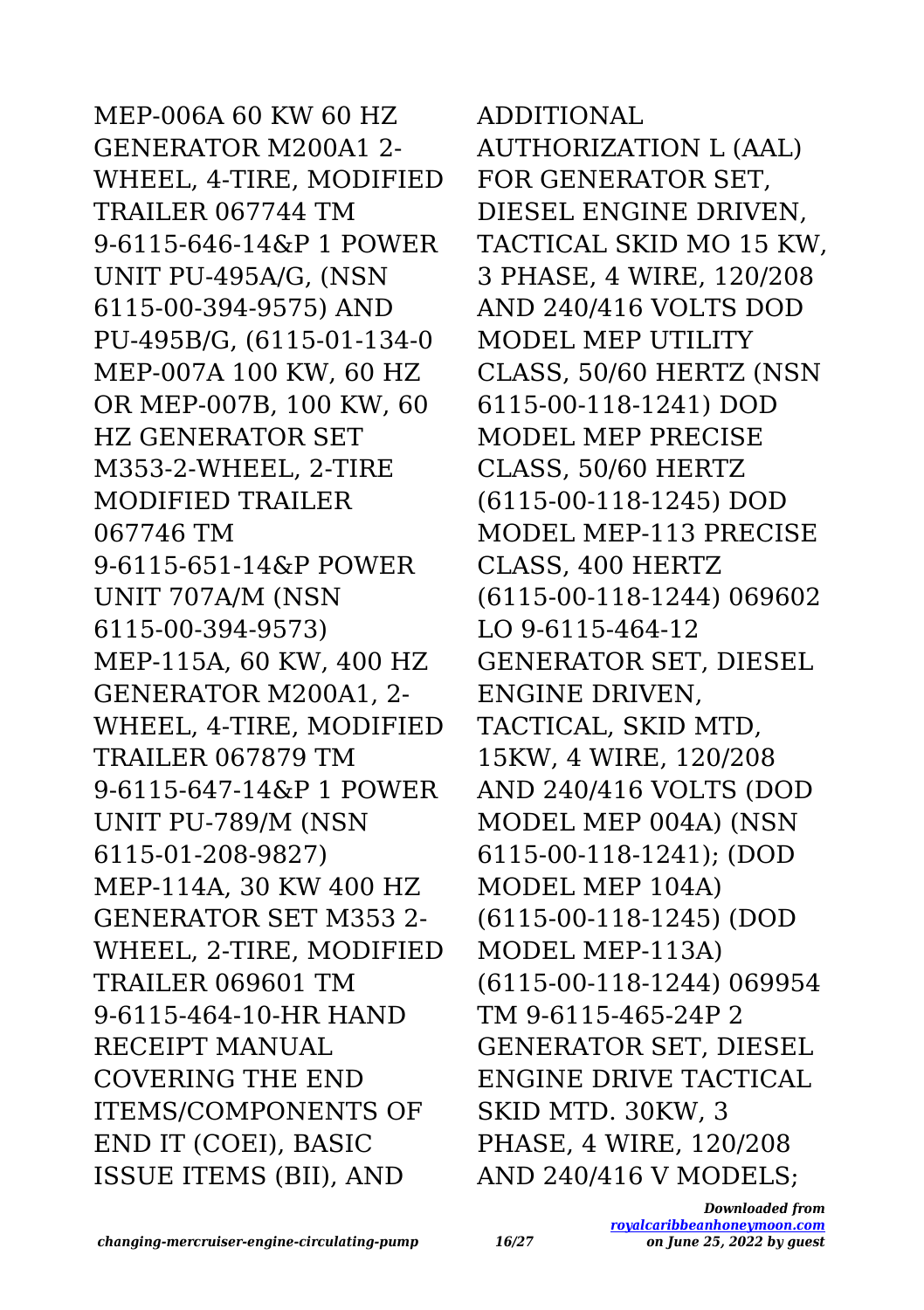MEP-005A, UTILITY, 50/60 HZ, (NSN 6115-00-118-1240), MEP-104A PRECISE, 50/60 HZ, (6115-00-118-1247), MEP-114A, PRECISE, 400 H (6115-00-118-1248), INCLUDING OPTIONAL KITS, DOD MODELS; MEP-00 WINTERIZATION KIT, FUEL BURNING, (6115-00-463-9083), MEP-005-AW WINTERIZATION KIT, ELECTRIC, (6115-00-463-9085), MEP-002-ALM, L BANK KIT, (6115-00-463-9088), MEP-005-AWM, WHEEL MOUNTING KIT, (6115-00-463-9094) {TO-35C2-3- 070096 TM 9-6115-464-24P 1 GENERATOR S DIESEL ENGINE DRIVEN, TACTICAL SKID MTD., 15KW, 3 PHASE, 4 WIRE 120/208 AND 240/416 VOLTS (DOD MODEL MEP-004A) UTILITY CLASS 50/60 HERTZ (NSN 6115-00-118-1241) (DOD MODEL MEP-103A) PRECISE CLASS 50/60

HERTZ (6115-00-118-1245) (DOD MODEL MEP-113A) PRECI CLASS 400 HERTZ (6115-00-118-1244) INCLUDING OPTIONAL KITS (DOD MODEL MEP-005-AWF) WINTERIZATION KIT, FUEL BURNING (6115-00-463 (DOD MODEL MEP-005-AWE) WINTERIZATION KIT, ELECTRIC (6615-00-46 (DOD MODEL MEP-004- ALM) LOAD BANK KIT (6115-00-191-9201 071025 TM 9-6115-641-10 2 GENERATOR SET SKID MOUNTED, TACTICAL QUIET 5 KW, 60 AND 400 HZ MEP-802A (60 HZ) (NSN 6115-01-274-7387) MEP-812A (400 HZ) (6115-01-274-7391) {TO 35C2-3-456-11} 071026 TM 9-6115-642-10 2 GENERATOR SET SKID MOUNTED, TACTICAL QUIE 10 KW, 60 AND 400 HZ MEP-803A (60 HZ) (NSN 6115-01-275-5061) MEP-813A (400 HZ) (6115-01-274-7392) {TO 35C2-3-455-11; TM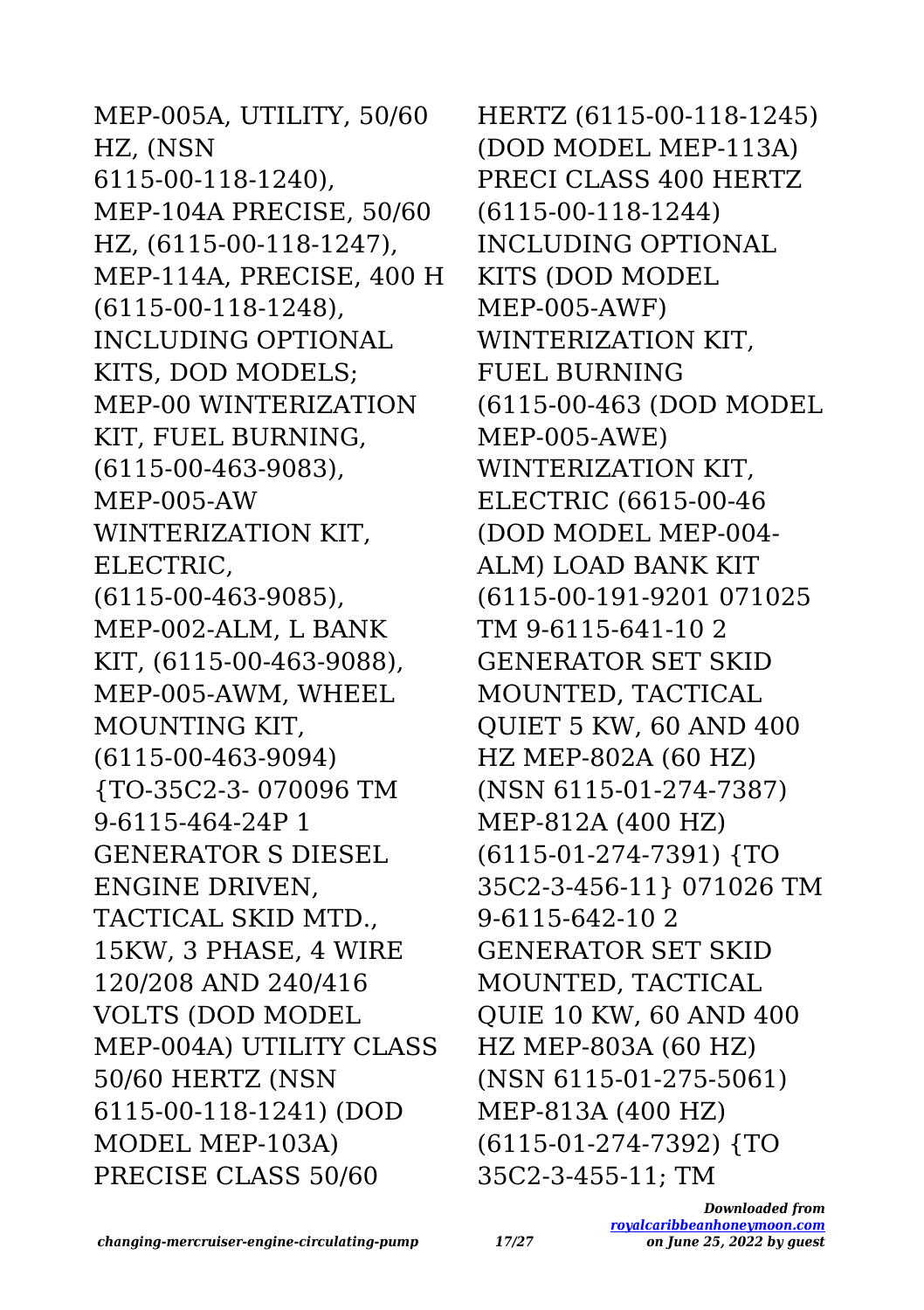09247A/09248A-10/1} 071028 TM 9-6115-643-10 3 GENERATOR SET, SKID MOUNTED, TACTICAL QUI 15 KW, 50/60 AND 400 HZ MEP-804A (50/60 HZ) (NSN 6115-01-274-73 MEP-814A (400 HZ) (6115-01-274-7393) {TO 35C2-3-445-21} 071029 TM 9-6115-644-10 2 GENERATOR SET, SKID MOUNTED, TACTICAL QUIET 30 KW, 50/60 AND 400 HZ MEP-805A (50/60 HZ), (NSN 6115-01-274-7389) MEP-815A (400 HZ), (6115-01-274-7394) {TO 35C2-3-446-11; TM 09249A/09246A-10/1} 071030 TM 9-6115-645-10 2 GENERATOR SET, SKID MOUNTED, TACTICAL QUIET 60 KW, 50/60 AND 400 HZ MEP-806A (50/60 HZ), (NSN 6115-01-274-7390) MEP-816A (400 HZ), (6115-01-274-7395) {TO 35C2-3-444-11; TM 09244A/09245A-10/1} 071031 LO 9-6115-641-12 GENERATOR SET, SKID

MOUNTED, TACTICAL QUIET 5 KW, 60 AND 400 HZ MEP-802A TACTICAL QUIET 60 HZ (NSN 6115-01-274-7387) MEP-812A TACTICAL QUIET 400 HZ (6115-01-274-7391) 071032 LO 9-6115-642-12 GENERATOR SET, SKID MOUNTED, TACTICAL QUIET 10 KW, 60 AND 400 H MEP-803A TACTICAL QUIET 60 HZ (NSN 6115-01-275-5061) MEP-813A TACTICAL QUIET 400 HZ (6115-01-274-7392) 071033 LO 9-6115-643-12 GENERATOR SET, SKID MOUNTED, TACTICAL QUIET 15 KW, 50/60/400 HZ MEP-804A TACTICAL QUIET 50/60 HZ (NSN 6115-01-274-7388) MEP-814 TACTICAL QUIET 400 HZ (6115-01-274-7393) 071034 LO 9-6115-644-12 GENERATOR SET, SKID MOUNTED, TACTICAL QUIET 30 KW, 50/60 AND 40 MEP-805A TACTICAL QUIET 50/60 HZ (NSN 6115-01-274-7389)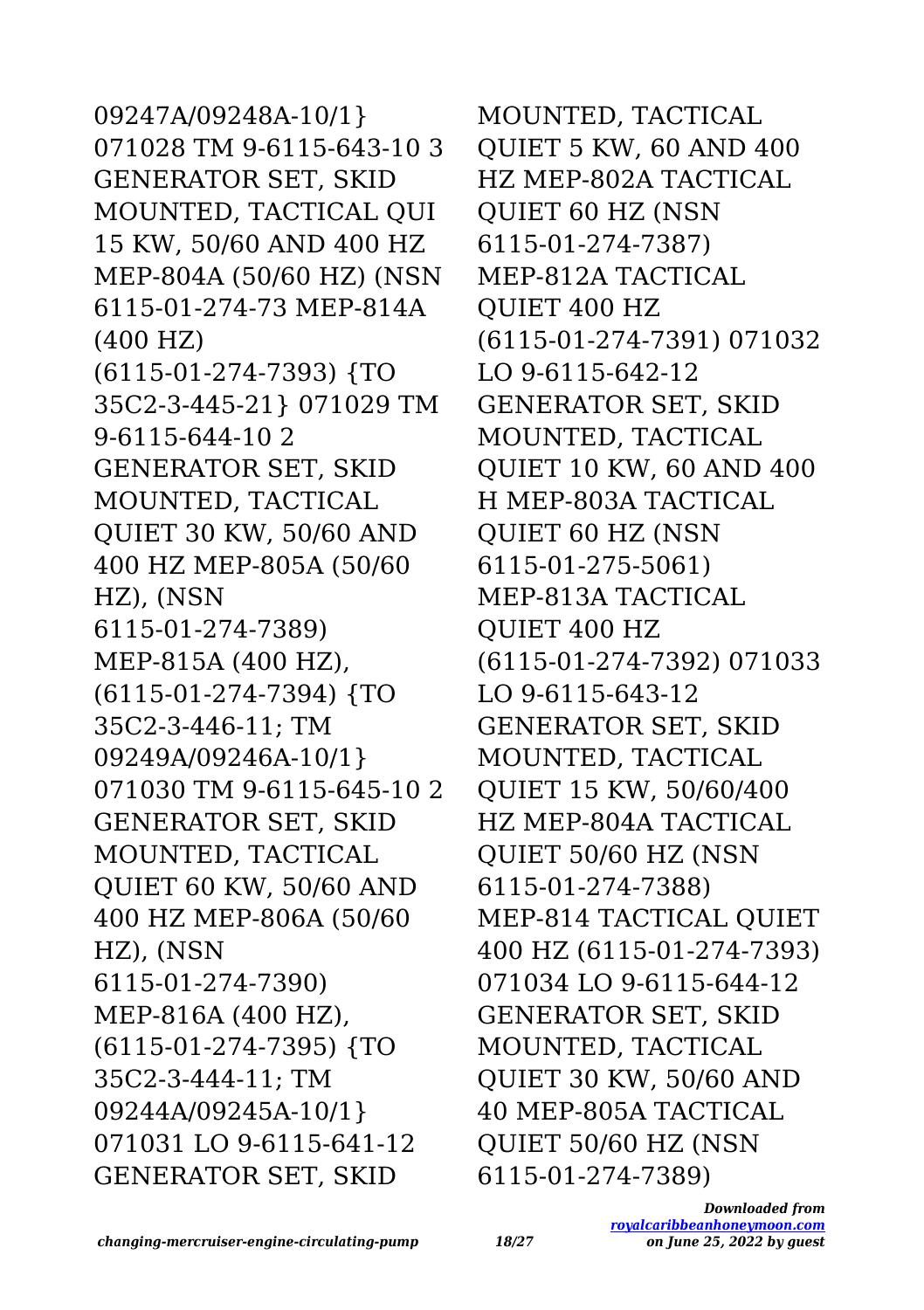MEP-815 TACTICAL QUIET 400 HZ (6115-01-274-7394) {LI 09249A/09246A-12} 071035 LO 9-6115-645-12 GENERATOR SET, SKID MOUNTED, TACTICAL QUIET 60 KW, 50/60 AND 40 MEP-806A TACTICAL QUIET 50/60 HZ (NSN 6115-01-274-7390) MEP-816 TACTICAL QUIET 400 HZ (6115-01-274-7395) {LI 09244A/09245A-12} 071036 TB 9-6115-641-24 WARRANTY PROGRAM FOR GENERATOR SET, TACTICAL QUIET 5 KW, 60 AND 400 HZ MEP-802A AND MEP-812A 071037 TB 9-6115-642-24 WARRANTY PROGRAM FOR GENERATOR SET, TACTICAL QUIET 10 KW, 60 AND 400 HZ MEP-803A AND MEP-813A {SI 09247A/09248A-24} 071038 TB 9-6115-643-24 WARRANTY PROGRAM FOR GENERATOR SET, TACTICAL QUIET 15 KW, 50/60 AND 400 HZ MEP-804A AND MEP-814A 071039 TB 9-6115-644-24 WARRANTY PROGRAM

FOR GENERATOR SET, TACTICAL QUIET 30 KW, 50/60 AND 400 HZ MEP-805A AND MEP-815A {SI 09249A/09246A-24} 071040 TB 9-6115-645-24 WARRANTY PROGRAM FOR GENERATOR SET, TACTICAL QUIET 60 KW, 50/60 AND 400 HZ MEP-806A AND MEP-816A {SI 09244A/09245A-24} 071541 TM 9-6115-464-12 2 GENERATOR SET, DIESEL ENGINE DRIVEN, TACTICAL SKID MTD, 15 KW, 3 PHASE, 4 WIRE, 120/2 AND 240/416 VOLTS DOD MODEL MED-004A UTILITY CLASS 50/60 HERTZ (NSN 6115-00-118-1241) DOD MODEL MEP-103A PRECISE CLASS 50/60 HERTZ (6115-00-118-1245) DOD MODEL MEP-113A PRECISE CLASS 400 HERTZ (6115-00-118-1244) INCLUDING OPTIONAL KITS DOD MODEL MEP-005-AWF WINTERIZATION KIT, FUEL BURNING (6115-00-463-9083) DOD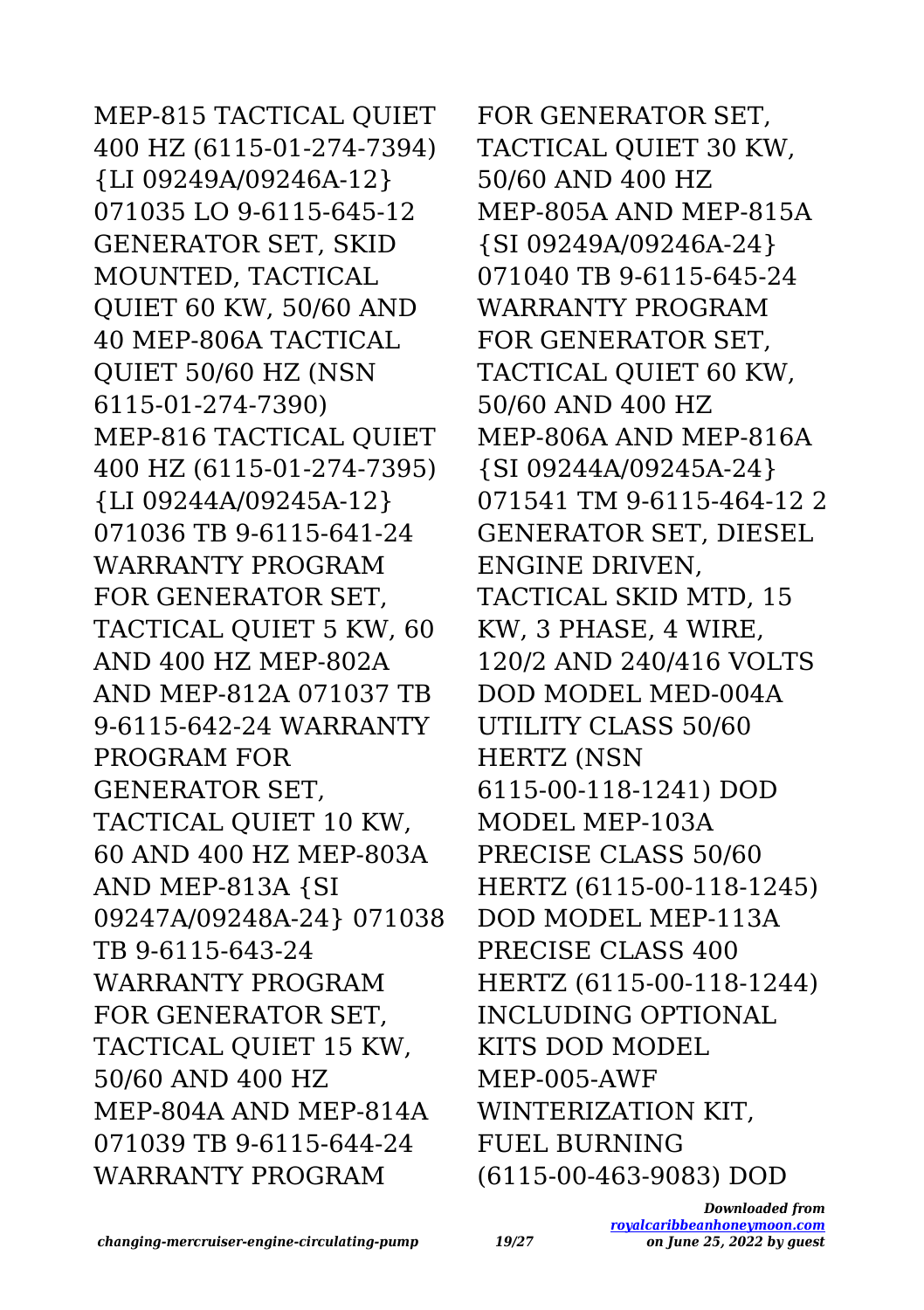MODEL MEP-005-AWE WINTERIZATION KIT, ELECTRIC (6115-00-463-9085) DOD MODEL MEP-004-ALM LOAD BANK KIT (6115-00-291 071604 TM 9-6115-645-24P GENERATOR SET, TACTICAL QUIET 60KW, 50/60/400 HZ (NSN 6115-01-274-7390) (MEP-806A) (6115-01-274-7395) (MEP-816A) {TO 35C2-3-444-14; TM 09244A/09245A-24P/3} 071605 TM 9-6115-642-24P GENERATOR SET, TACTICAL QUIET 10 KW, 60/400 HZ (NSN 6115-01-275-5061) (MEP-803A) (6115-01-274-7392) (MEP-813A) {TO 35C2-3-455-14; TM 09247A/09248A-24P/3} 071610 TM 9-6115-643-24P GENERATOR SET, TACTICAL QUIET 15KW, 50/60 - 400 HZ (NSN 6115-01-274-7388) (MEP-804A) (6115-01-274-7393)

(MEP-814A) {TO 35C2-3-445-24} 071611 TM 9-6115-644-24P GENERATOR SET, TACTICAL QUIET 30KW, 50/60-400 HZ (NSN 6115-01-274-7389) (MEP-805A) (6115-01-274-7394) (MEP-815A) {TO 35C2-3-446-14; TM 09249A/09246A-24P/3} 071613 TM 9-6115-641-24P GENERATOR SET, TACTICAL QUIET 5 KW, 60/400 HZ (NSN 6115-01-274-7387) (MEP-802A) (6115-01-274-7391) (MEP-812A) {TO 35C2-3-456-14} 071713 TM 9-6115-645-24 4 GENERATOR SET, SKID MOUNTED, TACTICAL QUIET 60KW, 50/60 AND 400 HZ MEP-806A (50/60 HZ) (NSN 6115-01-274-7390) MEP-816A (400 HZ) (6115-01-274-7395) {TO 35C2-3-444-12; TM 09244A/09245A-24/2} 071748 TM 9-6115-644-24 1 GENERATOR SET, SKID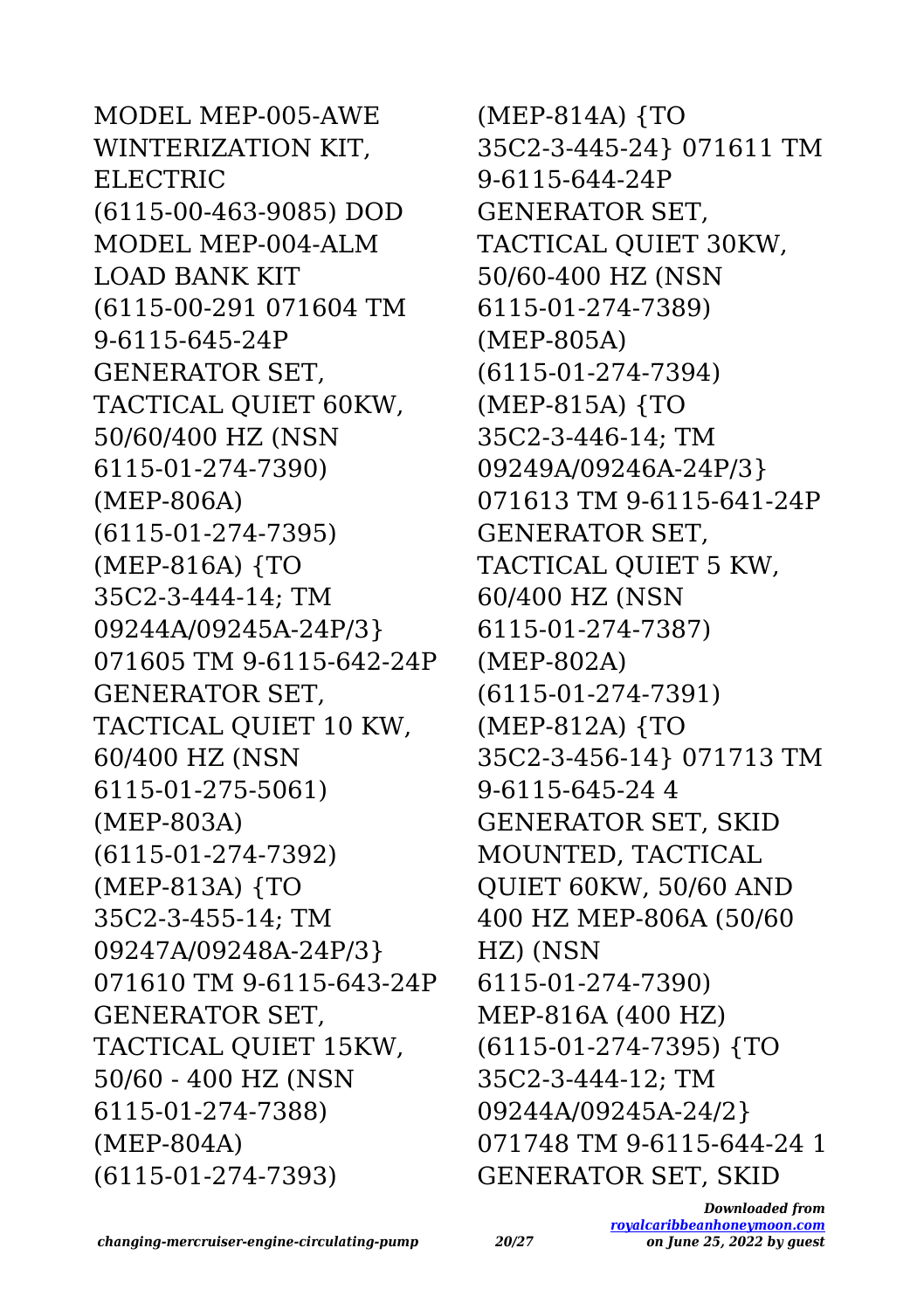MOUNTED, TACTICAL QUIET 30 KW, 50/60 AND 400 HZ MEP-805A (50/60 HZ) (NSN 6115-01-274-7389) MEP-815A (400 HZ) (6115-01-274-7394) {TO 35C2-3-446-12; TM 09249A/09246A-24/2} 071749 TM 9-6115-643-24 4 GENERATOR SET, SKID MOUNTED, TACTICAL QUIET 15 KW, 50/60 AND 400 HZ MEP-804A (50/60 HZ) (NSN 6115-01-274-7388) MEP-814A (400 HZ) (6115-01-274-7393) {TO 35C2-3-445-22} 071750 TM 9-6115-642-24 4 GENERATOR SET, SKID MOUNTED, TACTICAL QUIET 10 KW, 60 AND 400 HZ MEP-803A (60 HZ) (NSN 6115-01-275-5061) MEP-813A (400 HZ) (6115-01-274-7392) {TO 35C2-3-455-12; TM 09247A/09248A-24/2} 071751 TM 9-6115-641-24 3 GENERATOR SET, SKID MOUNTED, TACTICAL QUIET 5 KW, 60 AND 400 HZ MEP-802A (60 HZ)

(NSN 6115-01-274-7387) MEP-812A (400 HZ) (6115-01-274-7391) {TO 35C2-3-456-12} 072239 TM 9-6115-464-34 1 GENERATOR SET, DIESEL ENGINE DRIVEN, TACTICAL SKID MTD., 15 KW, 3 PHASE, 4 WIRE 120/208 AND 240/416 VOLTS DOD MODEL MEP-004A UTILITY CLASS 50/60 HERTZ (NSN 6115-00-118-1241) DOD MODEL MEP 103A PRECISE CLASS 50/60 HERTZ (6115-00-118-1245) DOD MODEL MEP-113A PRECISE CLASS 400 HERTZ (6115-00-118-1244) INCLUDING OPTIONAL KITS DOD MODEL MEP-005AWF WINTERIZATION KIT, FUEL BURNING (6115-00-463-9083) DOD MODEL MEP-005AWE WINTERIZAT KIT, ELECTRIC (6115-00-463-9085) DOD MODEL MEP-004ALM LOAD BANK KIT (6115-00-291-920 073744 TM 9-6115-604-24P 1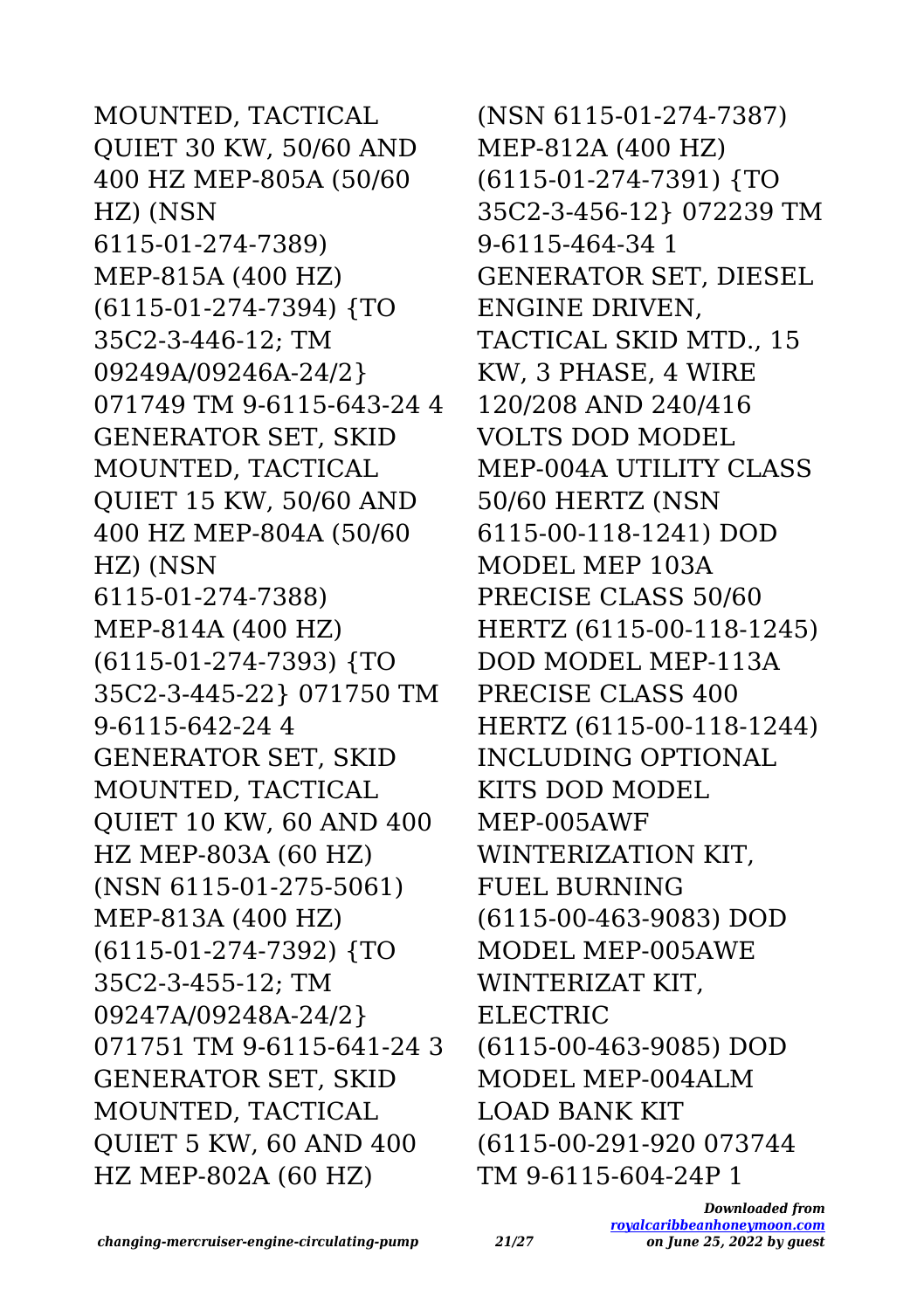GENERATOR SET, DIESEL ENGINE DRIVEN, AIR TRANSPORTABLE SKID MOUNTED, 750KW, 3 PHASE, 4 WIRE, 2400/4160, AND 2200/3800 VOLTS DOD MODEL MEP208A PRIME UTILITY CLASS 50/60 HERTS (NSN 6115-00-450-5881) DOD MODEL 80-1466 REMOTE CONTROL MODULE CLASS (6115-01-150-5284 DOD MODEL 80-7320 SITE REQUIREMENTS MODULE CLASS (6115-01-150-5 {NAVFAC P-8-633-24P} 074040 TM 9-6115-545-24P GENERATOR SET, DIESEL ENGINE DRIVEN, TAC SKID MTD., 60 KW, 3 PHASE, 4 WIRE, 120/208 AND 240/416 VOLTS, D MODELS MEP-006A, UTILITY CLASS, 50/60 H/Z, (NSN 6115-00-118-124 MEP-105A, PRECISE CLASS, 50/60 H/Z, (6115-00-118-1252), MEP-115 PRECISE CLASS, 400 H/Z (6115-00-118-1253); INCLUDING OPTIONAL K DOD MODELS

MEP-006AWF, WINTERIZATION FUEL BURNING, (6115-00-407 MEP-006AWE, WINTERIZATION KIT, ELECTRIC, (6115-00-455-7693), ME LOAD BANK KIT, (6115-00-407-8322), AND MEP-006AWM, WHEEL MOUNTI (6115-00-463-9092) {TO 074212 TM 9-6115-604-12 GENERATOR SET, DIESEL DRIVEN, AIR TRANSORTABLE SKID MTD., 750 KW, 3 PHASE, 4 WIRE, 24 AND 2200/3800 V (DOD MODEL MEP 208A) CLASS PRIME UTILITY, HZ 50 (NSN 6115-00-450-5881) {NAVFAC P-8-633-12} 074896 TM 9-6115-604-34 GENERATOR SET, DIESEL ENGINE DRIVEN, AIR TRANSPORTABLE SKID MTD., 750 KW, 3 PHASE, 4 WIRE, 2400/4160 AND 2200/3800 VOLTS DOD MODEL MEP 208A PRIME UTILITY CLASS 50/60 HERTZ (NSN 6115-00-450-5881) {NAVFAC P-8-633-34}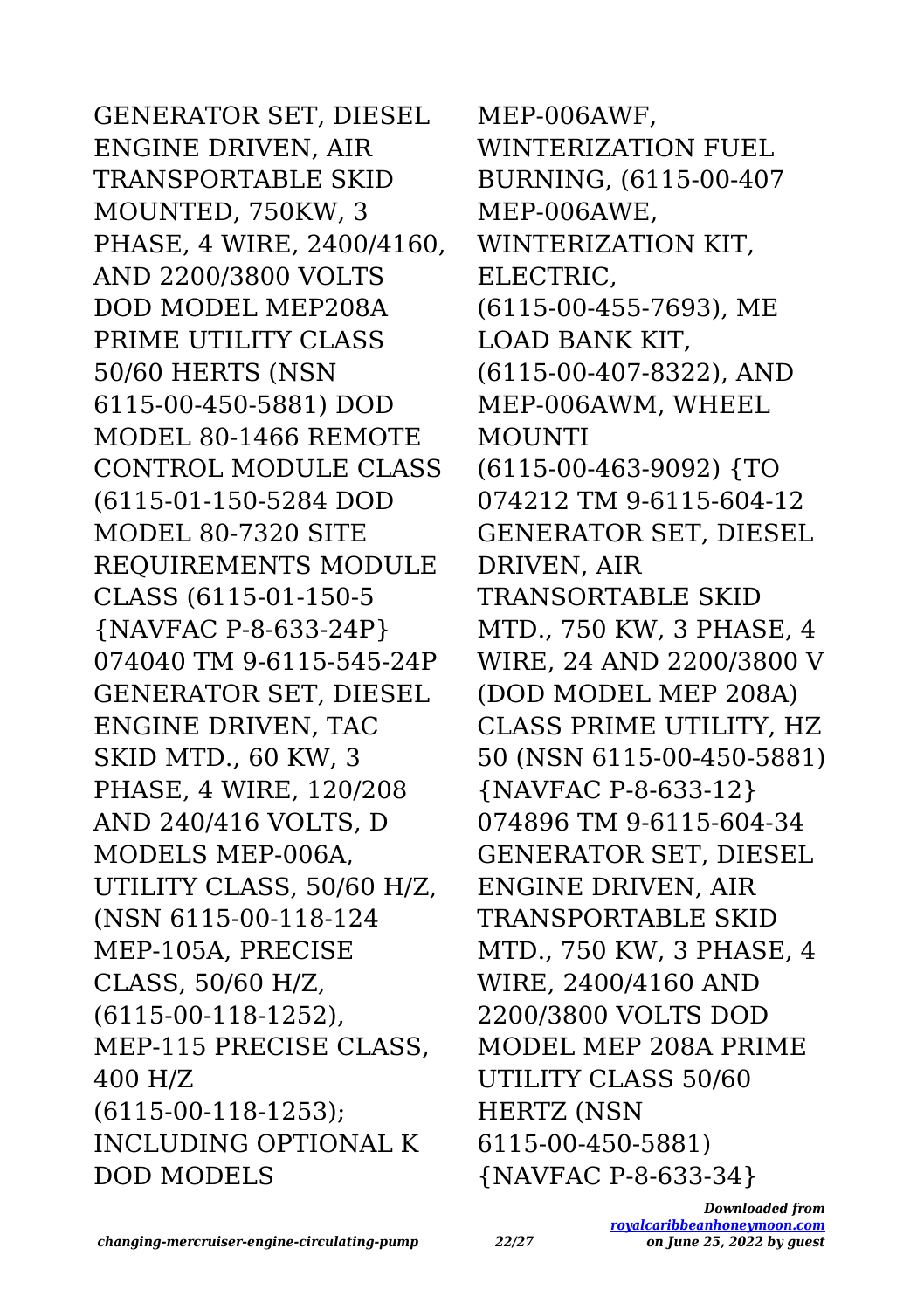075027 TM 9-6115-584-24P 1 GENERATOR SET, DIESEL E DRIVEN, TACTICAL SKID MTD 5 KW, 1 PHASE -2 WIRE, 1 PHASE -3 WIR 3 PHASE -4 WIRE, 120, 120/240 AND 120/208 VOLTS (DOD MODEL MEP-UTILITY CLASS, 60 HZ (NSN 6115-00-465-1044) {NAVFAC P-8-622-24P TO 35C2-3-456-4} 077581 TM 9-6115-673-13&P 2KW MILITARY TACTICAL GENERATOR SET 120 VAC, 60 HZ (NSN 6115-01-435-1565) (MEP-531A) (EIC: LKA) (NSN 6115-21-912-0393) (MECHRON) 28 VDC (NSN 6115-01-435-1567) (MEP-501A) (EIC: LKD) (NSN 6115-21-912-0392) (MECHRON) 078167 TM 9-6115-672-14 GENERATOR SET SKID MOUNTED TACTICAL QUIET 60KW, 50/60 AND 400 HZ, MEP-806B (50/60 HZ) (NSN 6115-01-462-0291) EIC: GGW, MEP-816B (400 HZ) (NSN 6115-01-462-0292) EIC: GGX 078443 TM 9-6115-639-13 1 3KW

TACTICAL QUIET GENERATOR SET MEP 831A (60 HZ) (NSN 6115-01-285-3012) (EIC: VG6) MEP 832A (400 HZ) (NSN 6115-01-287-2431) (EIC: VN7) 078490 TM 9-6115-671-14 OPERATOR, UNIT, GENERATOR SET, SKID MOUNTED, TACTICAL QUIET 30 KW, 50/60 AND 400 HZ, MEP-805B (50/60 HZ) (NSN 6115-01-461-9335) (EIC: GGU) MEP-815B (400 HZ) (6115-01-462-0290) (EIC: GGV) 078503 TM 9-6115-671-24P GENERATOR SET SKID MOUNTED, TACTICAL QUIET 30 KW, 50/60 AND 400 HZ MEP-805B (50/60 HZ) (NSN 6115-01-461-9335) (EIC: GGU) MEP-815B (400 HZ) (NSN 6115-01-462-0290) (EIC: GGV) 078504 TM 9-6115-672-24P GENERATOR SET, SKID MOUNTED, TACTICAL QUIET 60 KW, 50/60 AND 400 HZ MEP-806B (50/60 HZ) (NSN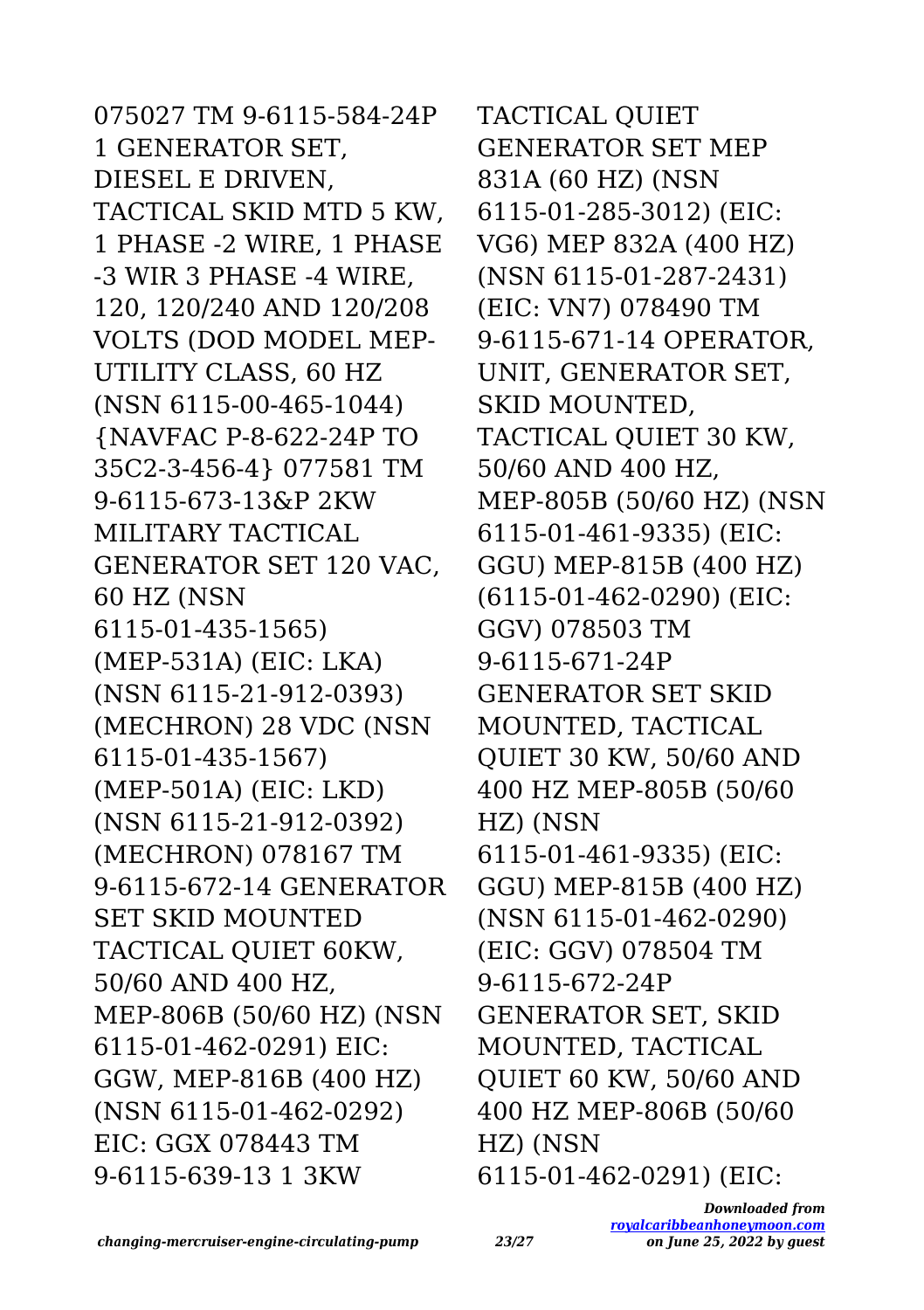GGW) MEP-816B (400 HZ) (NSN 6115-01-462-0292 (EIC: GGX) 078505 TB 9-6115-671-24 WARRANTY PROGRAM FOR GENERATOR SET, TACTICAL QUIET 30KW, 50/60 AND 400 HZ MEP-805B AND MEP-815B PROCURED UNDER CONTRACT DAAK01-96- D-00620WITH MCII INC 078506 TB 9-6115-672-24 WARRANTY PROGRAM FOR GENERATOR SET, TACTICAL QUIET 30KW, 50/60 AND 400 HZ MEP-806B AND MEP-816B PROCURED UNDER CONTRACT DAAK01-96- D-00620WITH MCII INC 078523 TM 9-6115-664-13&P 5KW, 28VDC, AUXILIARY POWER UNIT (APU) MEP 952B NSN 6115-01-452-6513 (EIC: N/A) 078878 TM 9-6115-639-23P 3KW TACTICAL QUIET GENERATOR SET MEP 831A (60 HZ) (NSN 6115-01-285-3012) (EIC: VG6) MEP 832A (400 HZ) (NSN 6115-01-287-2431)

(EIC: VN7) 079379 TB 9-6115-641-13 WINTERIZATION KIT (NSN 6115-01-476-8973) INSTALLED ON GENERATOR SET, SKID MOUNTED, TACTICAL QUIET, 5KW, 60 AND 400 HZ MEP-802A (600HZ) (6115-01-274-7387) MEP-812A (400HZ) (6115-01-274-7391) 079460 TB 9-6115-642-13 WINTERIZATION KIT (NSN 6115-01-477-0564) (EIC: N/A) INSTALLED ON GENERATOR KIT, SKID MOUNTED, TACTICAL QUIET, 10KW, 60 AND 400 HZ MEP-803A (60HZ) (6115-01-275-0561) MEP-813A (400HZ) (6115-01-274-7392) 079461 TB 9-6115-643-13 WINTERIZATION KIT (NSN 6115-477-0566) INSTALLED ON GENERATOR SET, SKID MOUNTED, TACTICAL QUIET, 15KW, 50/60 AND 400 HZ, MEP-804A (50/60HZ) (6115-01-274-7388) MEP-814A (400HZ)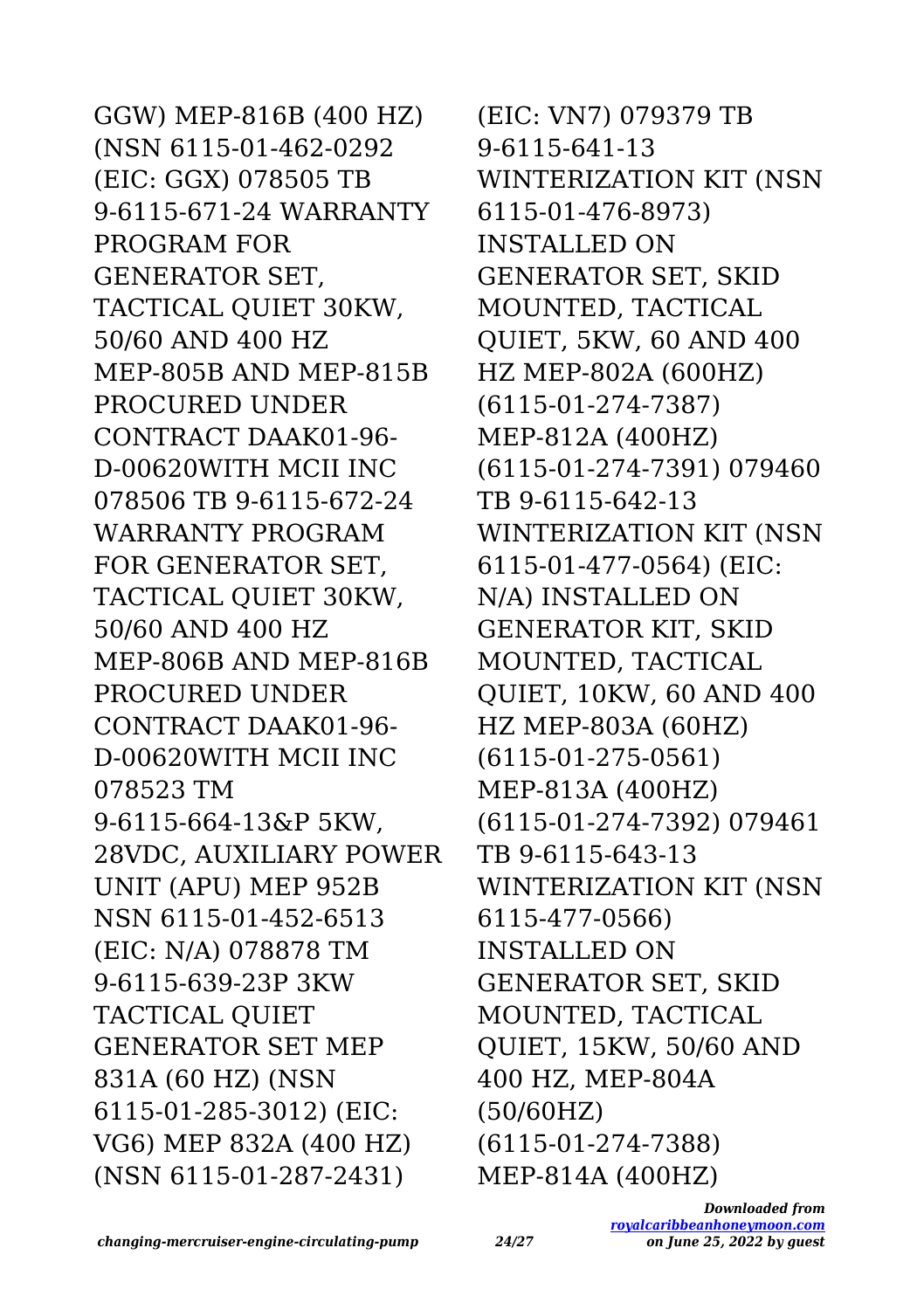(6115-01-274-7393) 079462 TB 9-6115-644-13 WINTERIZATION KIT (NSN 6115-01-474-8354) (EIC:N/A) INSTALLED ON GENERATOR SET, SKID MOUNTED, 30KW, 50/60 AND 400 HZ MEP-805A (50/60HZ) (NSN 6115-01-274-7389) MEP-815A (400HZ) (NSN 611501-274-7394) 079463 TB 9-6115-645-13 WINTERIZATION KIT (NSN 6115-01-474-8344) (EIC: N/A) INSTALLED ON GENERATOR SET, SKID MOUNTED, TACTICAL QUIET, 60KW, 50/60 AND 400 HZ, MEP-806A (50/60HZ) (6115-01-274-7390) MEP-816A (400HZ) (6115-01-274-7395) 080214 TM 9-6115-670-14&P AUXILIARY POWER UNIT, 20KW, 120/240 VAC, 60 HZ, MODEL NO. MEP-903A(SICPS) NSN 6115-01-431-3062 MODEL NUMBER MEP-903B (JTACS) NSN 6115-01-431-3063 MODEL NO MEP-903C9WIN-T) NSN 6115-01-458-5329 (EIC:  $N/A$ ) **Marine Engineering** 1920 *MotorBoating* 1950-04 *Marine Engineering/log* 1911 **Ski** 1992-11 **Marine Engineers' Handbook** Frank Ward Sterling 1920 *Boating Life* 1999-11 **Bulletin of the United States Bureau of Labor Statistics** 1929 **The Practical Engineer for Marine and Stationary Engineers Or Firemen Or Machinists ...** Robert Davis 1902 Boating 2001-05 *Field & Stream* 1976-02 FIELD & STREAM, America's largest outdoor sports magazine, celebrates the outdoor experience with great stories, compelling photography, and sound advice while honoring the traditions hunters and fishermen have passed down for generations. **Reports of the Commissioners of the United States to the**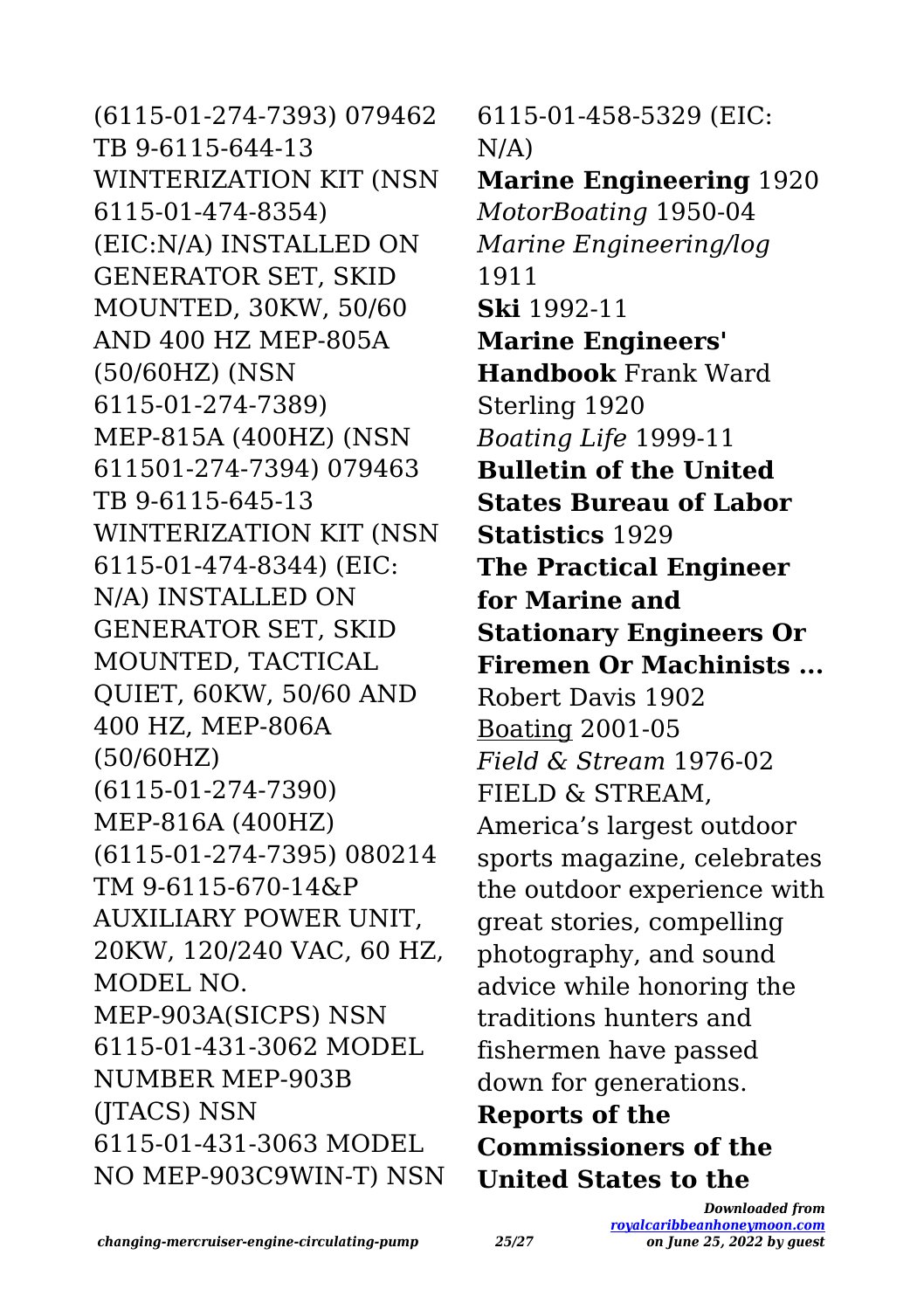**International Exhibition Held at Vienna, 1873** United States. Commissioners to the International Exhibition held at Vienna, 1873 1876 MotorBoating 1999-02 **Panama Canal Record** Canal Zone 1922 United States Congressional Serial Set 1876 Marine, Steam Engines, and Turbines S. C. McBirnie 2013-10-22 Marine Engineering Series: Marine Steam Turbines and Engines, Fourth Edition deals with the principles behind how turbines and engines function, how they progressed over the years, and how they operate. The book covers related topics such as the generation and properties of steam; the different parts and examples of turbines; turbine reduction gears; and the balance and speed of turbine rotors. The selection also covers special turbines and engines; the cycles and efficiencies of steam turbines and engines;

the steam turbine theory; and future possibilities of steam turbines and engines. The text is recommended for marine engineers who would like to know more about how steam turbines and engines work. Boats 1920 *MotorBoating* 1914-03 *Boating* 2001-07 **MotorBoating** 1998-07 International Marine Engineering 1917 How to Run and Install Two and Four-cycle Marine Gasoline Engines C. Von  $C$ ulin 1914 **How to Install a New Diesel Engine** Peter Cumberlidge 2006 Format 5 1/2 x 8 1/2 Illus. 65 b&w photos and 38 line drawings - Useful information for both sail and powerboat owners - New edition of a proven book for those confronted with the problem of installing a new diesel engine - Includes opportunities for improvement of on-board systems and services - Features an engine